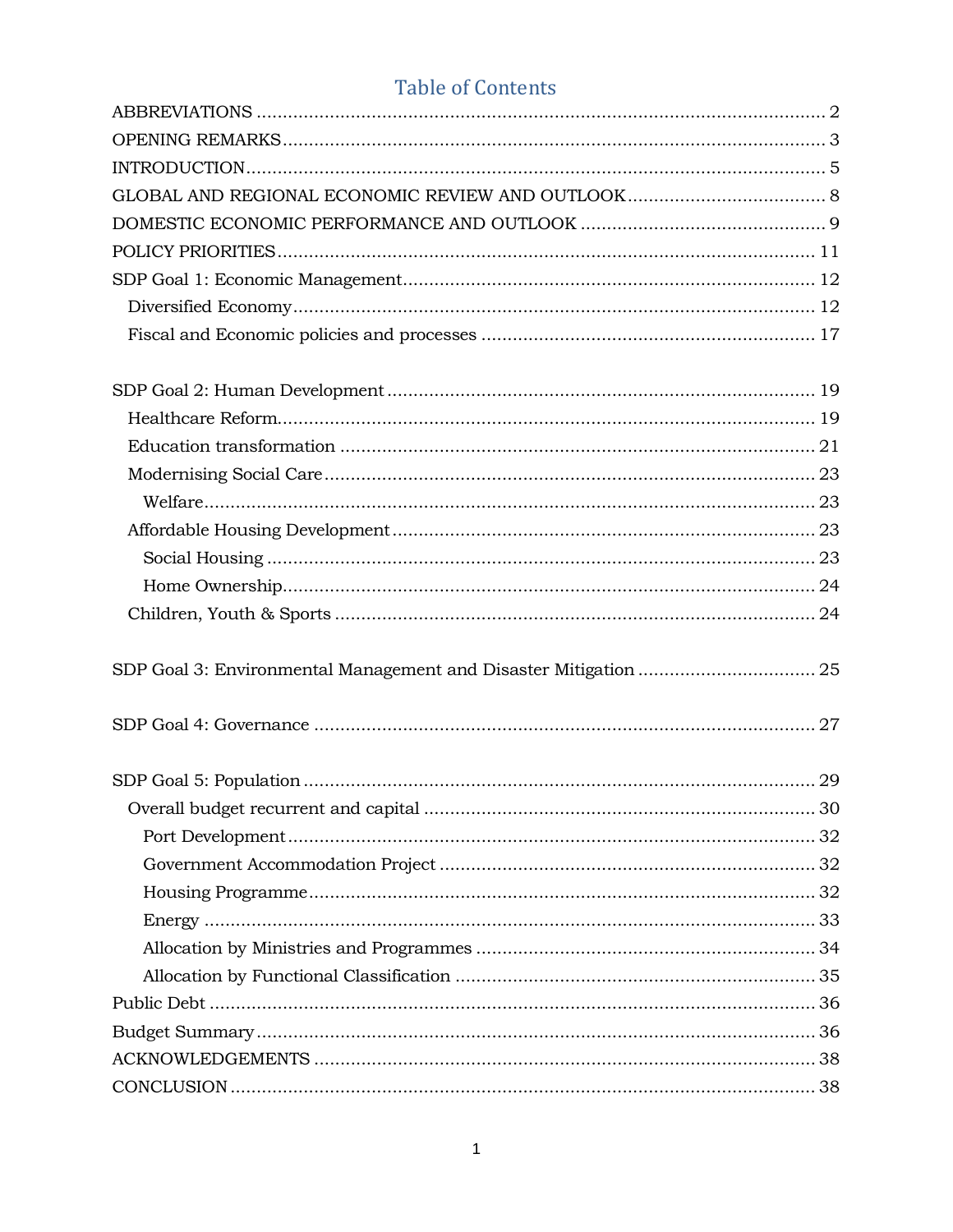#### <span id="page-1-0"></span>**ABBREVIATIONS**

| <b>CAPE</b>    |   | Caribbean Advanced Proficiency Exam                 |
|----------------|---|-----------------------------------------------------|
| <b>CARICOM</b> |   | Caribbean Community                                 |
| <b>CARTAC</b>  | ٠ | Caribbean Regional Technical Assistance Centre      |
| <b>CEBO</b>    |   | Creativity for Employment & Business Opportunity    |
| <b>CPEA</b>    |   | Caribbean Primary Exit Assess                       |
| <b>CVQ</b>     |   | Caribbean Vocational Qualification                  |
| <b>DOE</b>     |   | Department of Environment                           |
| EDP            |   | <b>Education Development Plan</b>                   |
| <b>EHRS</b>    |   | Electronic Health Records System                    |
| EIA.           |   | <b>Environmental Impact Assessment</b>              |
| <b>GDP</b>     |   | <b>Gross Domestic Product</b>                       |
| <b>GDP</b>     |   | <b>Gross Domestic Product</b>                       |
| <b>HMG</b>     |   | Her Majesty's Government                            |
| <b>ICAI</b>    |   | Independent Commission for Aid Impact               |
| ICT            |   | Information and Communication Technology            |
| <b>IDC</b>     |   | <b>International Development Committee</b>          |
| $_{\rm IP}$    |   | <b>Intellectual Property</b>                        |
| <b>IS</b>      |   | <b>Integrated Science</b>                           |
| <b>LIAT</b>    |   | Leeward Island Air Transport                        |
| <b>LIME</b>    |   | Landline Internet Mobile Entertainment              |
| <b>MCC</b>     |   | <b>Montserrat Community College</b>                 |
| <b>MCRS</b>    |   | <b>Montserrat Customs and Revenue Service</b>       |
| <b>MCWL</b>    |   | Ministry of Communications, Works & Labour          |
| <b>MNT</b>     |   | <b>Montserrat National Trust</b>                    |
| <b>MOFEM</b>   |   | Ministry of Finance & Economic Management           |
| MoU            |   | Memorandum of Understading                          |
| MW             |   | Mega Watts                                          |
| <b>NAO</b>     |   | National Audit Office                               |
| <b>OECS</b>    |   | Organisation of the Eastern Caribbean States        |
| OТ             |   | <b>Overseas Territories</b>                         |
| PFM            |   | <b>Public Finance Management</b>                    |
| <b>PSIP</b>    |   | Public Sector Investment Program                    |
| <b>SDP</b>     |   | Sustainable Development Plan                        |
| SS             |   | <b>Social Studies</b>                               |
| UN             |   | <b>United Nations</b>                               |
| <b>UNICEF</b>  |   | United Nation International Children Education Fund |
| <b>WICB</b>    |   | West Indies Cricket Board                           |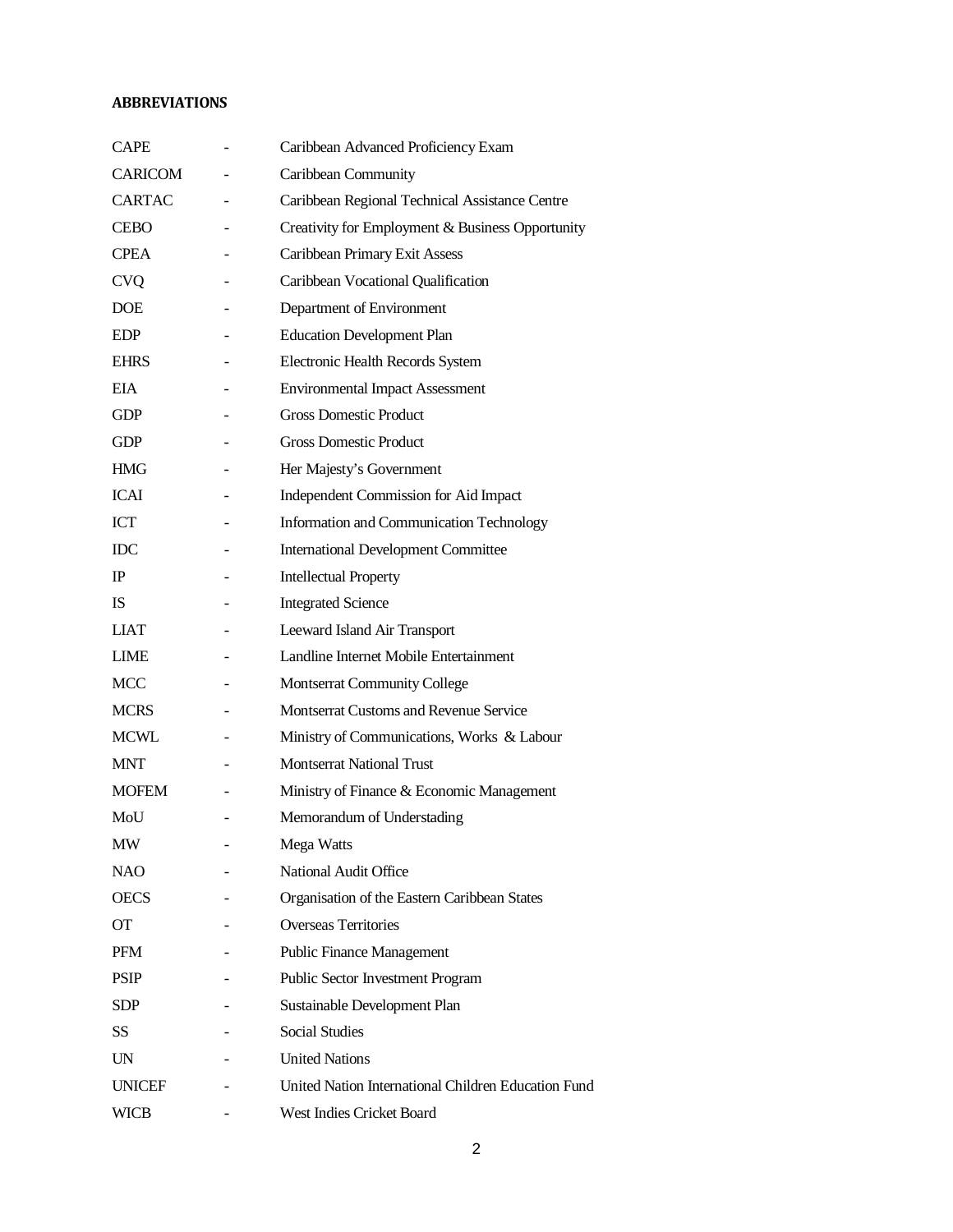# **2015/16 BUDGET STATEMENT**

### *REVIVE, REBUILD, RESTORE: DESTINY CALLS, LET US ARISE*

Madam Speaker, I rise to move a motion for the second reading of the Bill shortly entitled the Appropriation Bill 2015/16.

### <span id="page-2-0"></span>**OPENING REMARKS**

I have the honour this afternoon to present to the Legislative Assembly the budget for the financial year 2015/16.

Madam Speaker, since this is the first Budget presentation after the election of a new Parliament, I wish to draw the attention of the Honourable Members to Section 3(1) of the Public Finance (Management and Accountability) Act of 2008. This legal undertaking defines Montserrat's budgeting process and forms the basis for consideration of the annual budget and related policies and strategies by the Legislative Assembly.

Madam Speaker, our country stands at a critical point in history. This year will mark 20 years since the eruption of the Soufriere Hills' Volcano which led to the subsequent exclusion of more than half of our land mass and the exodus of two thirds of our population. As I reflect on this part of our history, I am reminded of a famous quote by Winston Churchill, which states "A nation that forgets its past has no future."

However, Madam Speaker, we also have a very accomplished history of enjoying a thriving economy and being a regional leader.

- We led in aviation with the establishment of LIAT
- We led in Financial Services with Offshore Banking
- We led in international radio communications with Radio Antilles
- We led in villa tourism with our developments in Richmond Hill, Foxes Bay, Isles Bay Hill, Old Town, Woodsville and Woodlands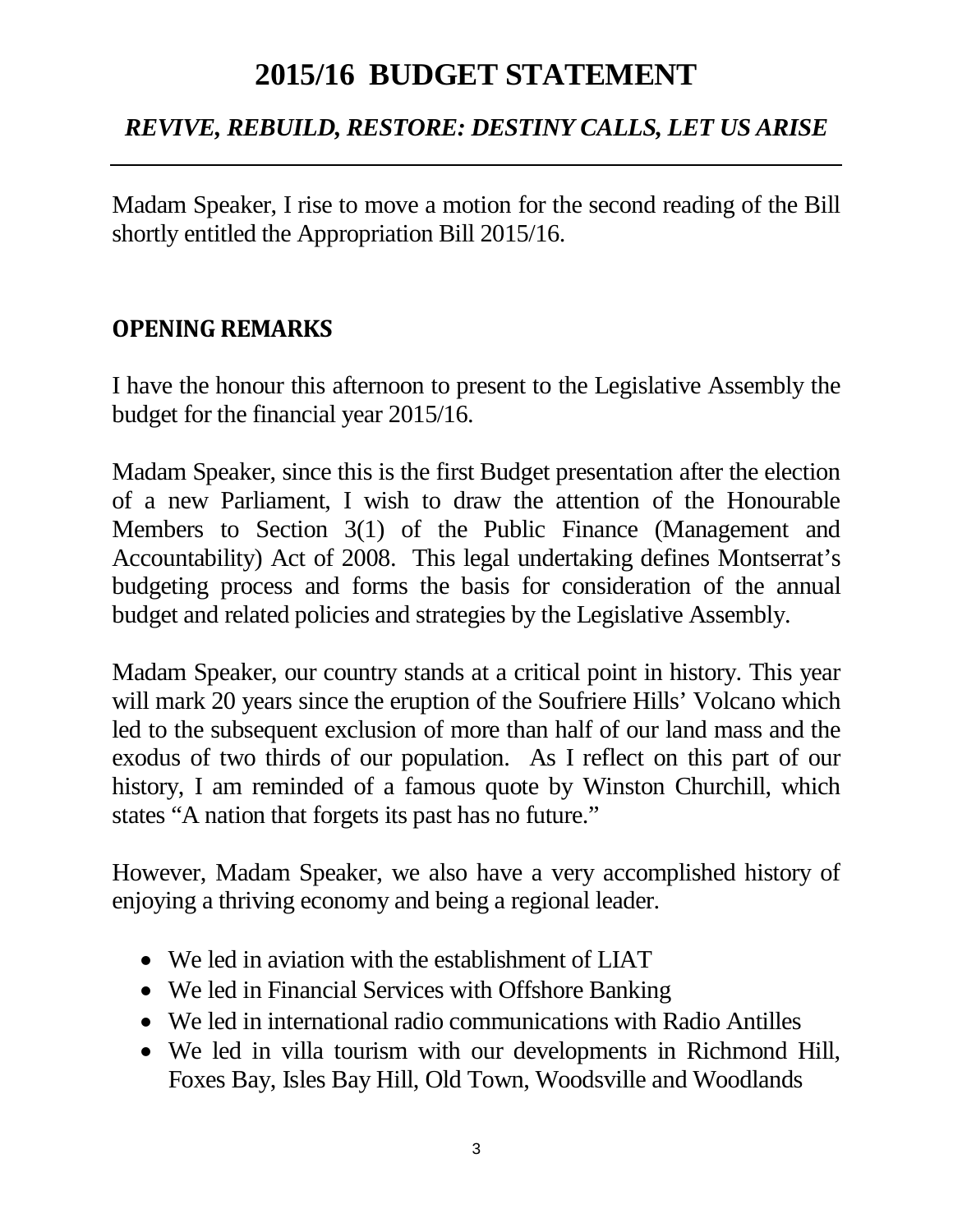• We led in the development of one of the most successful Offshore Medical Schools with the establishment of the American University of the Caribbean.

Therefore, Madam Speaker, the 2015/16 budget will encourage us as a nation to be regional leaders again. It will encourage strong fiscal policies, it will encourage hard work, and it will encourage our resilient nature as a people.

The government's pledge is to ensure that hard work and sacrifice are rewarded and our resilience has not been in vain.

So, Madam Speaker, with the national song in our hearts: *"Rise up and make our Country great, with Art and Skill and Sacrifice."* It is time for us – Montserratians: by birth, by heritage, or by choice – to *"Rise Up . . . with Art and Skill and Sacrifice".* That is why this budget is not just for economists and accountants – it is for the benefit of the people of *"this great land"* – the ordinary man, woman, girl and boy. For, all of us.

Madam Speaker, this 2015/16 budget that is being presented today rests on the belief that we must understand our past and act wisely in our present to build a good and sound future. Therefore, this budget will not be filled with spin or sweet talk; it will encourage us to face the challenges and the truth head on.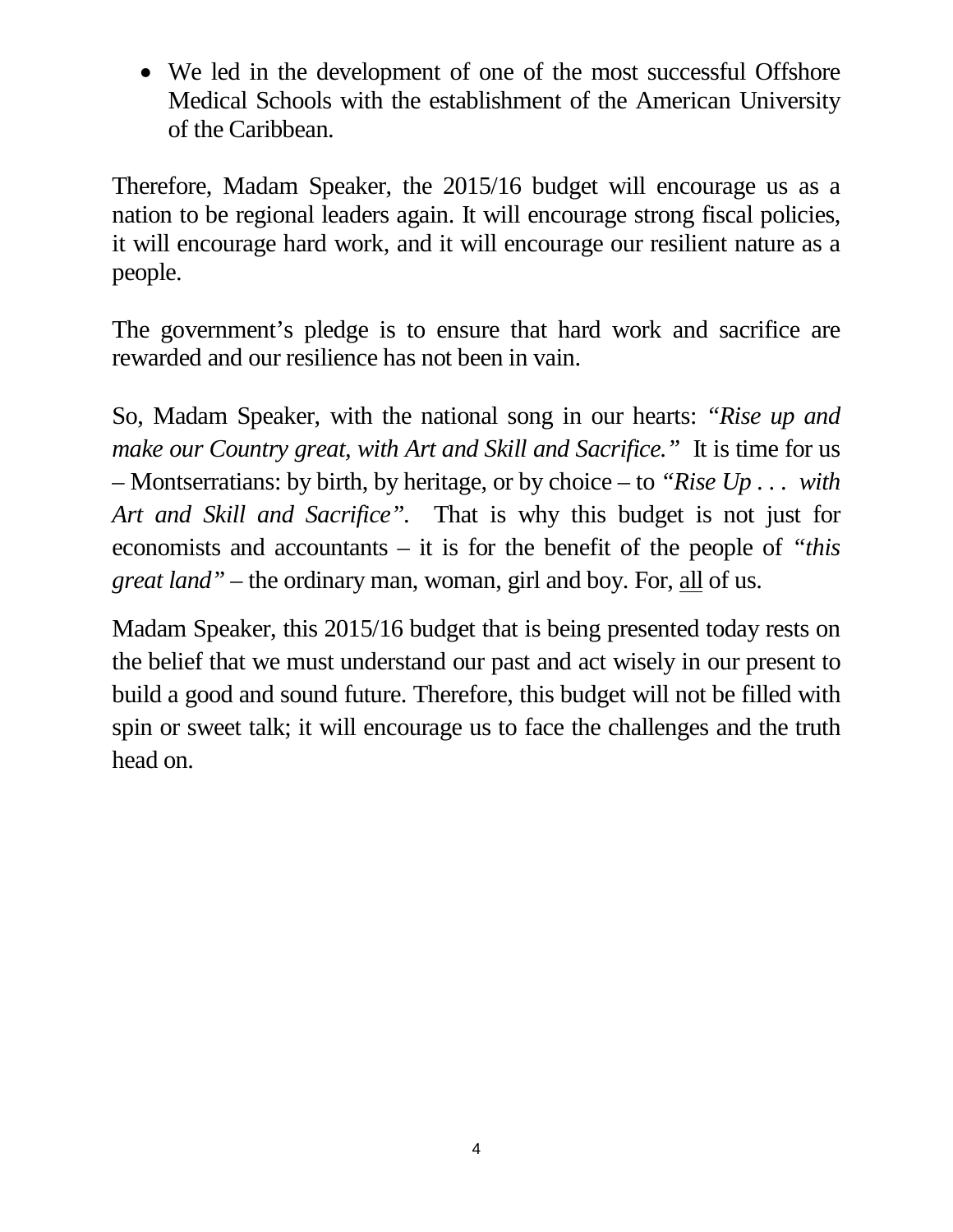### <span id="page-4-0"></span>**INTRODUCTION**

- 1. Madam Speaker, the budget negotiations with DFID for fiscal year 2015/16 revealed a broad consensus of the challenges we continue to face, but budgetary constraints remain. We are presenting a recurrent budget in the sum of EC\$ 127,368,300 which is for salaries and other operating costs. The Capital budget, which covers development projects and specified buildings maintenance, was approved in the sum of EC\$ 43,421,800. This presents a total of EC\$ 170,790,100 which excludes new DFID capital projects which are still to be agreed.
- 2. Government has achieved some new spends as you will hear, however, this is not sufficient. I am reminded of the messages that Montserratians have had to endure over the years:
	- o In 1997 we were told "they will be asking for Golden elephants next".
	- o In 2001 we were told that government must raise more revenue through their own efforts by raising taxes, as DFID was seeking to reduce the budgetary aid to Montserrat.
	- o In 2011 we were told "Montserrat must live within its means " and now
	- o In 2015 we are being told that the budget ceilings are constrained but HMG is open to continuing discussions, and we need to improve our local revenue generation.
- 3. Madam Speaker, to put this budget into context, it is no secret that Montserrat has been on UK Grant-in-Aid for the past 20 years, since the volcanic crisis. Policy paper after policy paper says the reasonable assistance needs of the Overseas Territories are a first call on HMG's aid budget, reflecting the 1998 IDC concern that due to historic ties and continued links, the UK's commitment to the OTs is of a higher and different order than that to typical developing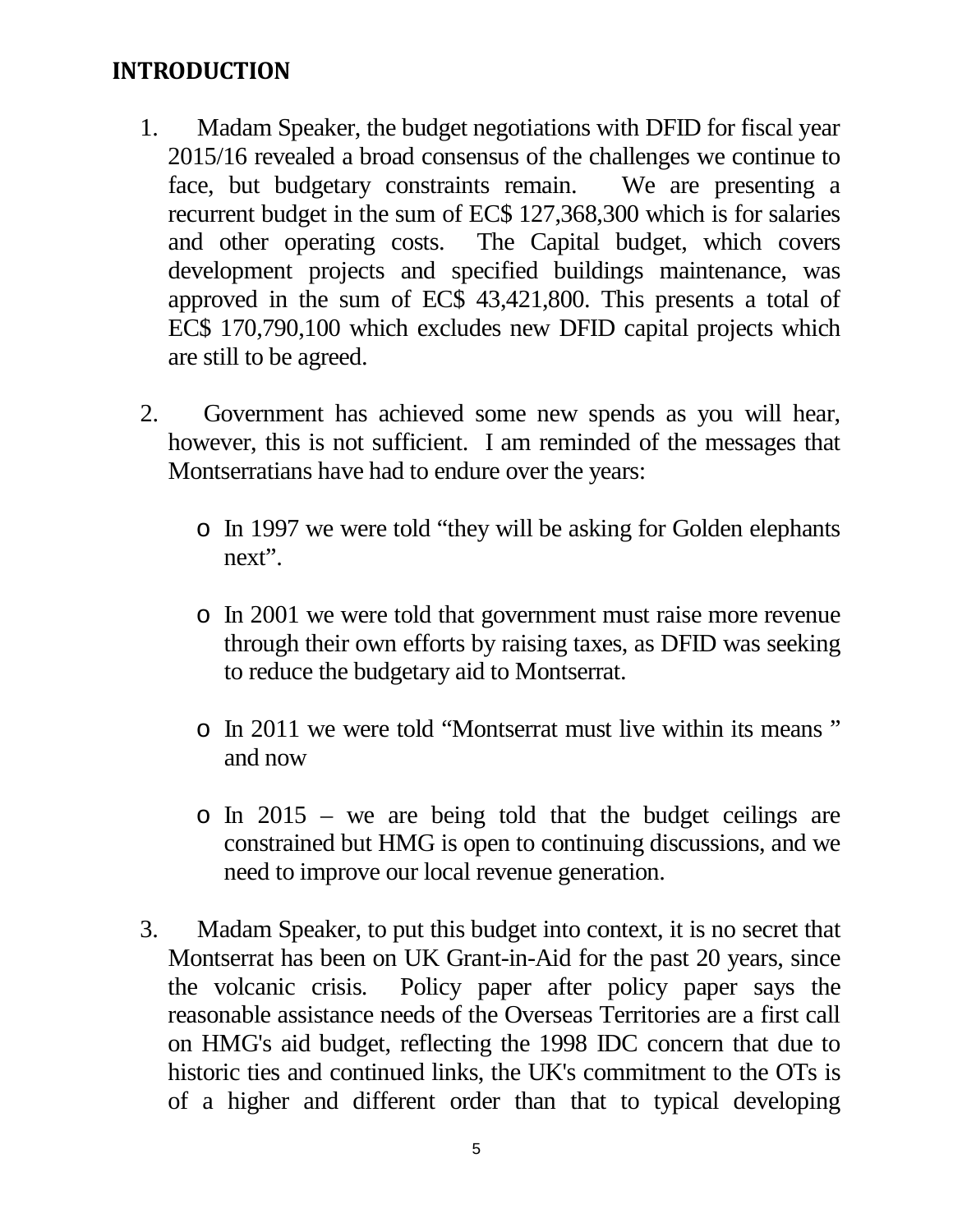countries across the world. Therefore, being "open to continuing discussions" is not an adequate response. It remains the case that being British, Montserrat and other British Overseas Territories, should be a priority. We have the potential to become DFID's success story for sustainable development and good government – which would showcase to the world a U.K. model for global transformation through partnership with one's Overseas Territories.

- 4. Madam Speaker, HMG knows that at present levels the majority of our re-current budget and locally generated revenue is already accounted for by the following:
	- o We raise 40% of the total recurrent budget in revenue. Less than two dollars out of every five and that sum alone cannot cover the direct staff costs. Therefore,
	- o 36% of the re-current budget is used for direct staff costs, over a third of the budget.
	- o 74% (just less than three-quarters) is pre-set, including 10% for pensions and related retirement costs, while
	- o The remaining 26% of the recurrent budget is what is available to fund Government services in flexible response to the needs of our people, such as, welfare payments and overseas medical referrals, school and hospital supplies, maintenance of government plant and equipment, and operation of vehicles and purchase of equipment.
- 5. Madam Speaker, Montserrat's budget aid discussions have always focused on the re-current budget, with little time and diligence being placed on the capital budget and new projects. This approach is one this Government intends to address since the re-current budget simply keeps us at what my ministerial colleagues refer to as "low level equilibrium", that is, it keeps us trapped in a constant state of the same. This cannot continue – destiny calls and it is time for us to arise.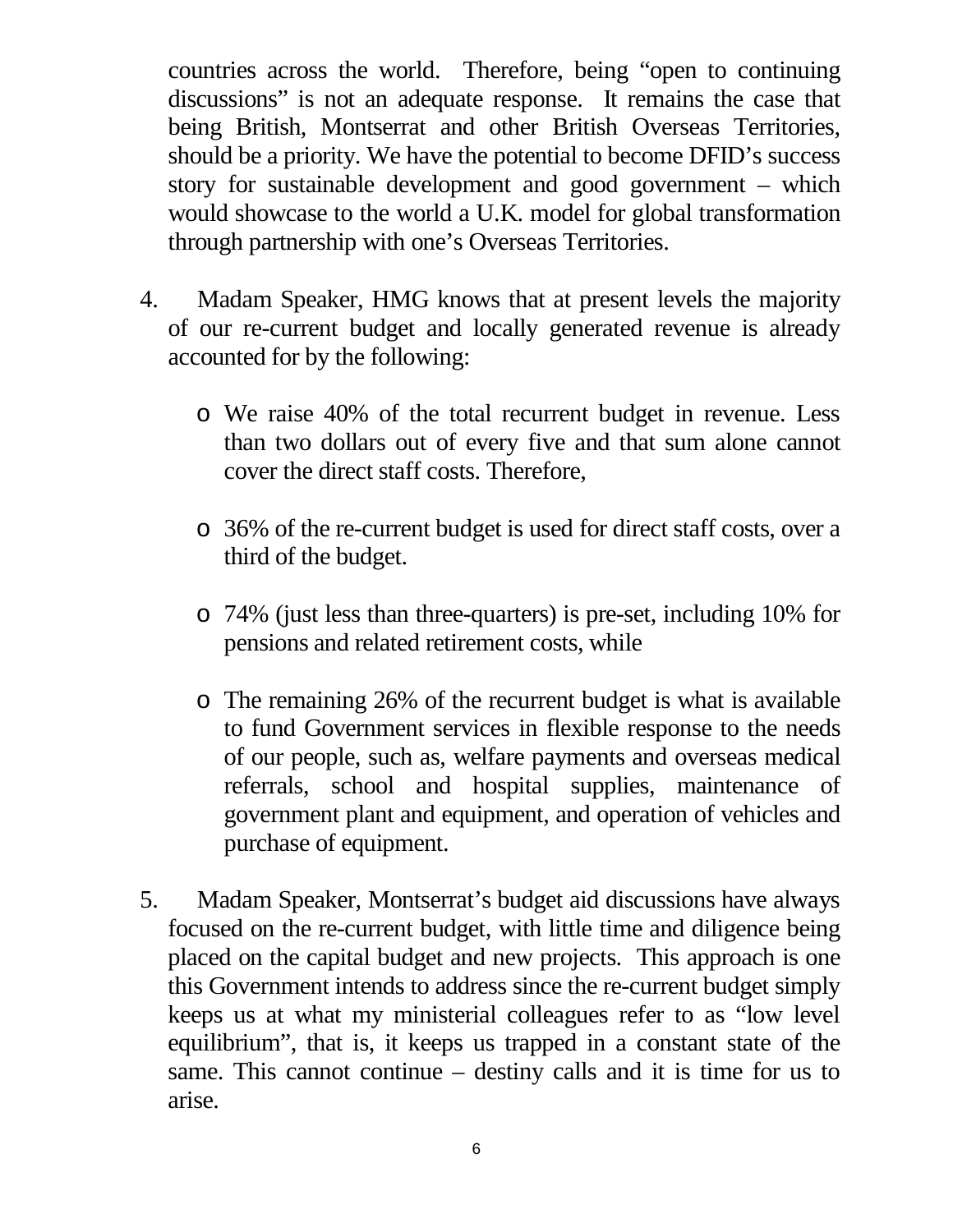- 6. Therefore, Madam Speaker our approach will be to present to this house later in the year a supplementary budget that focuses on critical capital projects that are needed to stimulate the growth of our economy, return people to work and ensure the sustainable development of the Montserrat.
- 7. It has been clearly stated Madam Speaker, both at home and abroad, and most notably in the ICAI Report 26 entitled "DFID's support to Capital Projects in Montserrat" dated July 2013, that, **"…DFID would benefit from adopting a strategic approach modelled more closely on long-term development planning and co-ordination with other development partners"**.
- 8. Madam Speaker, the report goes on to say that DFID focused on providing basic resources after hurricane Hugo and the subsequent volcanic eruptions. I also agree with the report when it says that "**DFID has not adequately thought through its approach to helping Montserrat improve self-sufficiency"** since in the Montserrat context continuing to increase taxes to generate revenue is not sustainable. Therefore, this Government is committed to developing a new way to work with DFID. This will require a new Memorandum of Understanding (MoU), one that speaks to a different kind of partnership. We will revive the true spirit of partnership as we move forward to re-build our country.
- 9. Additionally Madam Speaker, this Government has taken the decision to review projects; we will re-organise and review them to develop coherent priorities that will form a comprehensive Public Sector Investment Programme (PSIP). Already, this Government has been seeking to ensure that priority is given to getting key projects funded and implemented. This will revive our economy, restore our communities and re-build our country.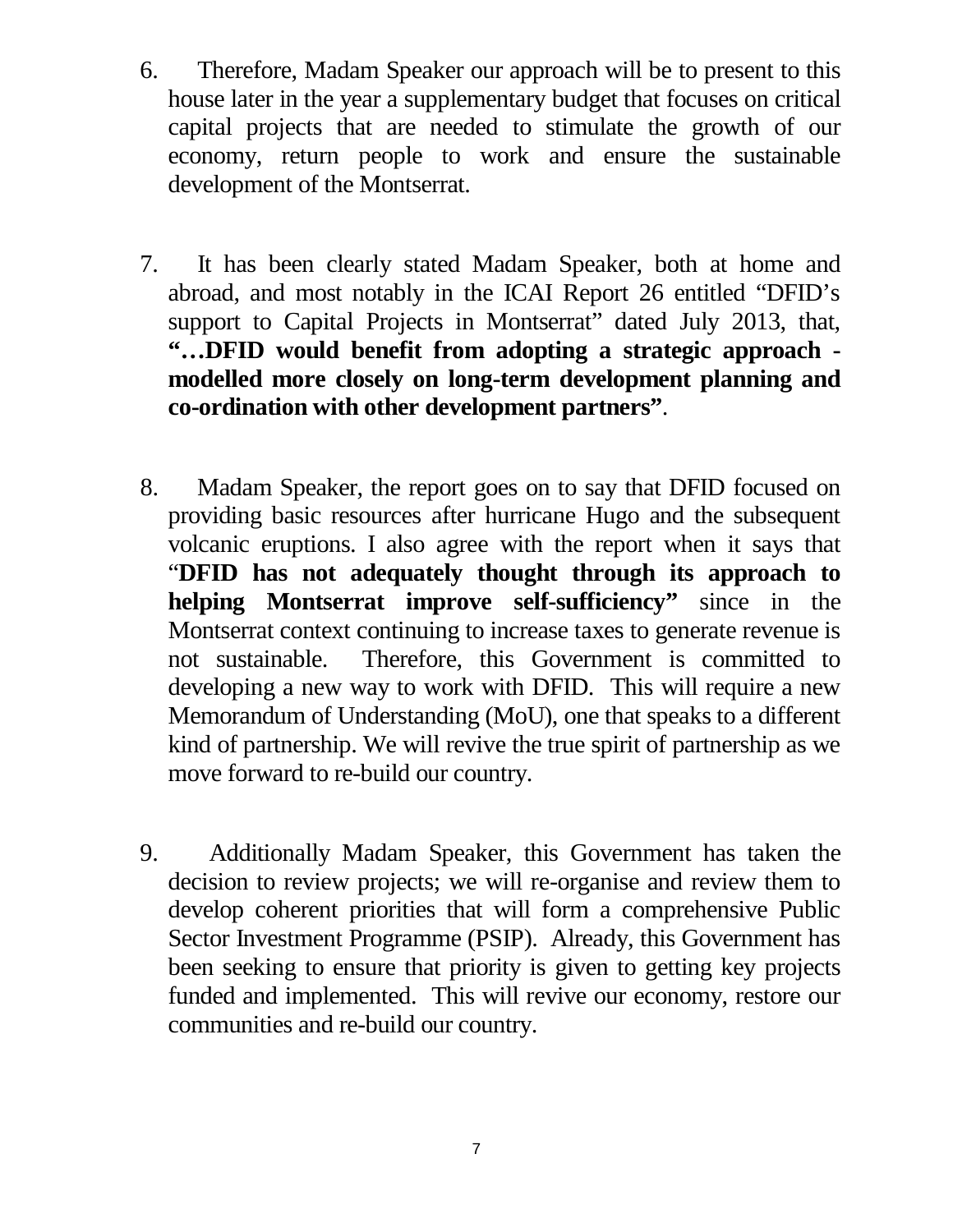- 10. This Government intends to implement the initial stages of key infrastructural and social projects during the upcoming fiscal year, 2015/16. These will act as stepping stones to the larger projects under consideration for the medium term, as the Government seeks to support the further implementation of the Sustainable Development Plan.
- 11. Madam Speaker, I now turn to the global and regional economic environment but permit me, first, to say – I have heard the cry of our people; ordinary people who are suffering. Over the past six months since coming into office I am even more aware of the challenges we face. This budget is a first step to bringing hope to our people and a fresh start in how we engage DFID in the future.

### <span id="page-7-0"></span>**GLOBAL AND REGIONAL ECONOMIC REVIEW AND OUTLOOK**

- 12. Madam Speaker, although the global outlook has somewhat improved, the performance of the economy continues to be uneven, with recovery remaining fragile in 2014. 'Slow but steady' continues to be the tag line for global Gross Domestic Product (GDP) growth, with recovery accelerating in some countries and decelerating in others.
- 13. The US budget deficit dropped in Fiscal Year 2015/16 to \$483 billion, the lowest it has been since 2008. GDP rose by 2.6percent in real terms.
- 14. The U.K.'s GDP rose strongly for the period 2014/15 and is projected at between 2 to 2.5 percent for 2015/16. This was mainly the result of lax monetary policy and low interest rates which led to a boost in consumer confidence. Despite this, the UK is grappling with a significant budget deficit which has resulted in more proposed spending cuts across government.
- 15. Madam Speaker, the remnants of the debt crisis and severe austerity measures have hampered the growth in the Euro zone and most countries have remained stagnant or have continued to see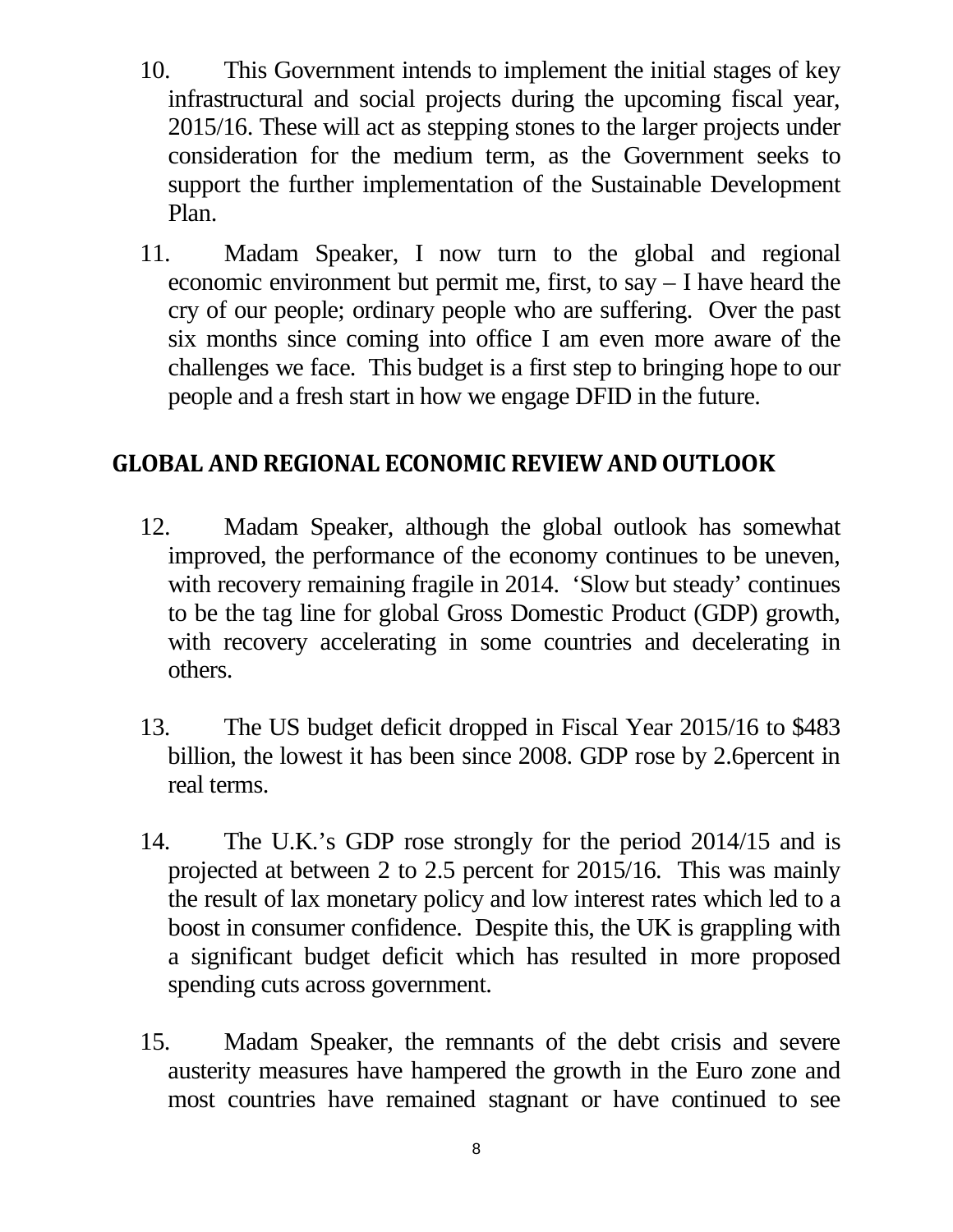growth figures fall, as is reflected in their 0.8 percent growth during 2014.

- 16. Madam Speaker, growth continues in the emerging economies and developing markets and is projected to be 5.1 percent for 2014/15 increasing to 5.4 percent in 2015/16.
- 17. Increased consumer spending in our traditional tourist markets in the UK, US and Canada should lead to increased tourism activity in the Caribbean. However, if the troubles in the Euro currency zone continue, it may slow the growth rate of the UK's economy.
- 18. Turning to the Caribbean region, the countries in the Eastern Caribbean, like most developing nations, should see a slight economic boost from falling fuel prices and the acceleration of the UK and US economies. However, the opening up of Cuba is likely to have a major impact on Caribbean Tourism in particular.

### <span id="page-8-0"></span>**DOMESTIC ECONOMIC PERFORMANCE AND OUTLOOK**

- 19. Madam Speaker, having reviewed the outlook for the global and regional economic environment, I now turn to the Montserrat situation.
- 20. Despite the poor performance of the economy over the last 20 years, Montserrat enjoyed a thriving economy in the 1970s ,1980s and early 1990s to the envy of our Caribbean neighbours. One of the smallest Caribbean islands, we were notably the destination of choice for discerning families, residential expatriates and international music icons, due in large part to Beatles Producer, George Martin's Air Studios being based on island.
- 21. Montserrat's economy experienced very little growth during 2014. Prior to the volcanic crisis in1995, the main contributors to our GDP were Agriculture and Tourism. Today, these account in total for less than 3 percent of our GDP.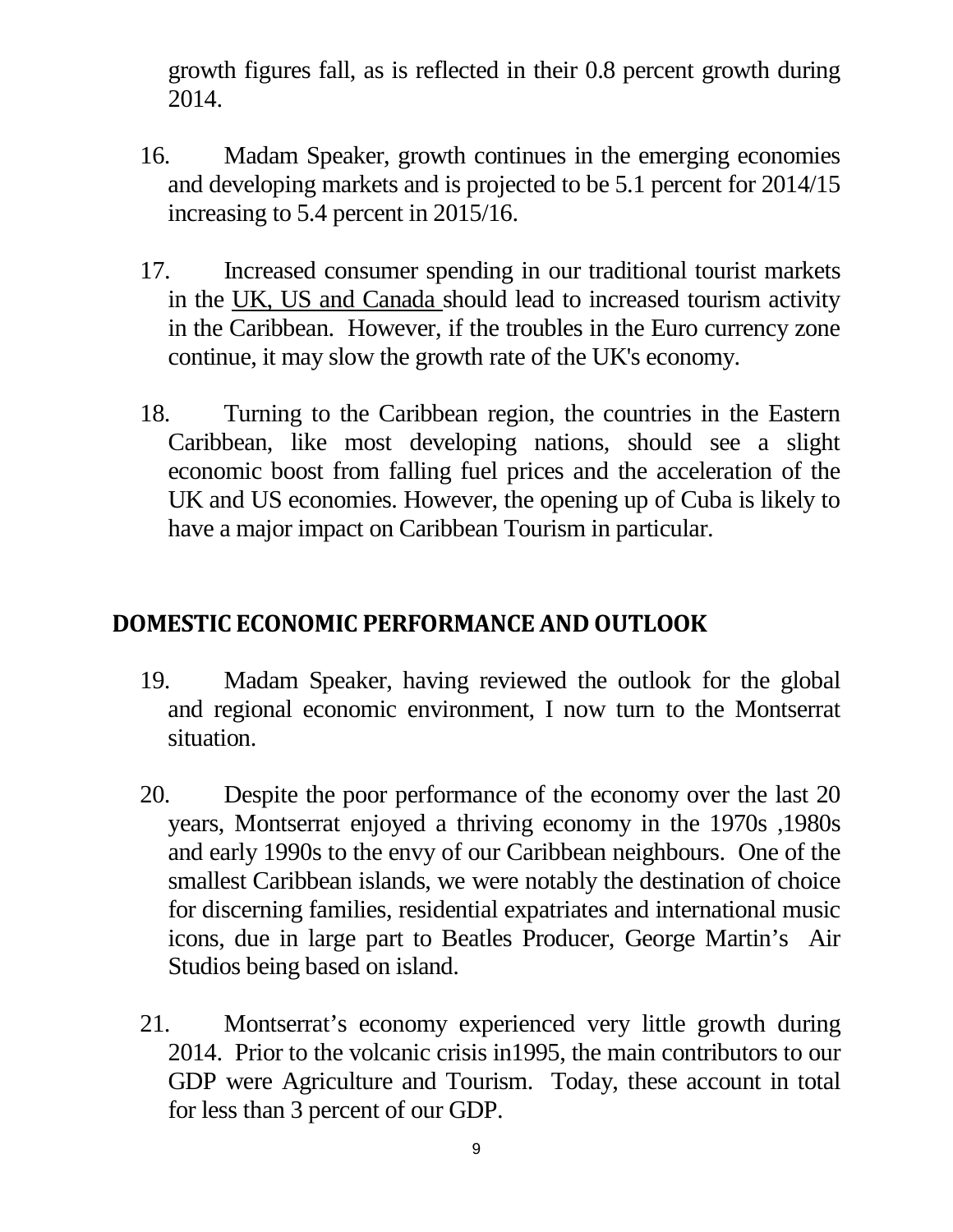- 22. Madam Speaker, Montserrat's economy continues to be dominated by Public Sector spending. To a lesser extent, we have seen some economic activity in the areas of Financial Intermediation, Real Estate & Housing, Transport, Storage and Communication. Therefore, with the goal of rebalancing the economy, the Government of Montserrat will invest in key sectorial initiatives that will diversify the economy and put the private Sector back in the driving seat.
- 23. Additionally, Madam Speaker, Montserrat imports 90 percent of its goods. This means rising costs in the global and regional markets make us susceptible to external shocks which are beyond our control. This has had its most significant impact on Montserrat's inflation. For the period December 2006 – December 2013, the cumulative inflation rate increased to approximately 23.87 percent. So that, to achieve the same purchasing power for the sum of EC\$1,000 in 2006 we would now need EC\$1,239.
- 24. Madam Speaker, to reduce our reliance on imports and control inflation, this Administration will implement a number of crosscutting initiatives around Energy, Food, Water and Access, which in turn will stimulate private sector production of goods and services. This is of principle importance as Montserrat work towards becoming a net export Emerging Economy.
- 25. Madam Speaker, as mentioned our economy is dominated by Public Sector spending and therefore the contributions and performance of our public service is important. My Ministerial colleagues will speak to the performance of the public sector in their presentations.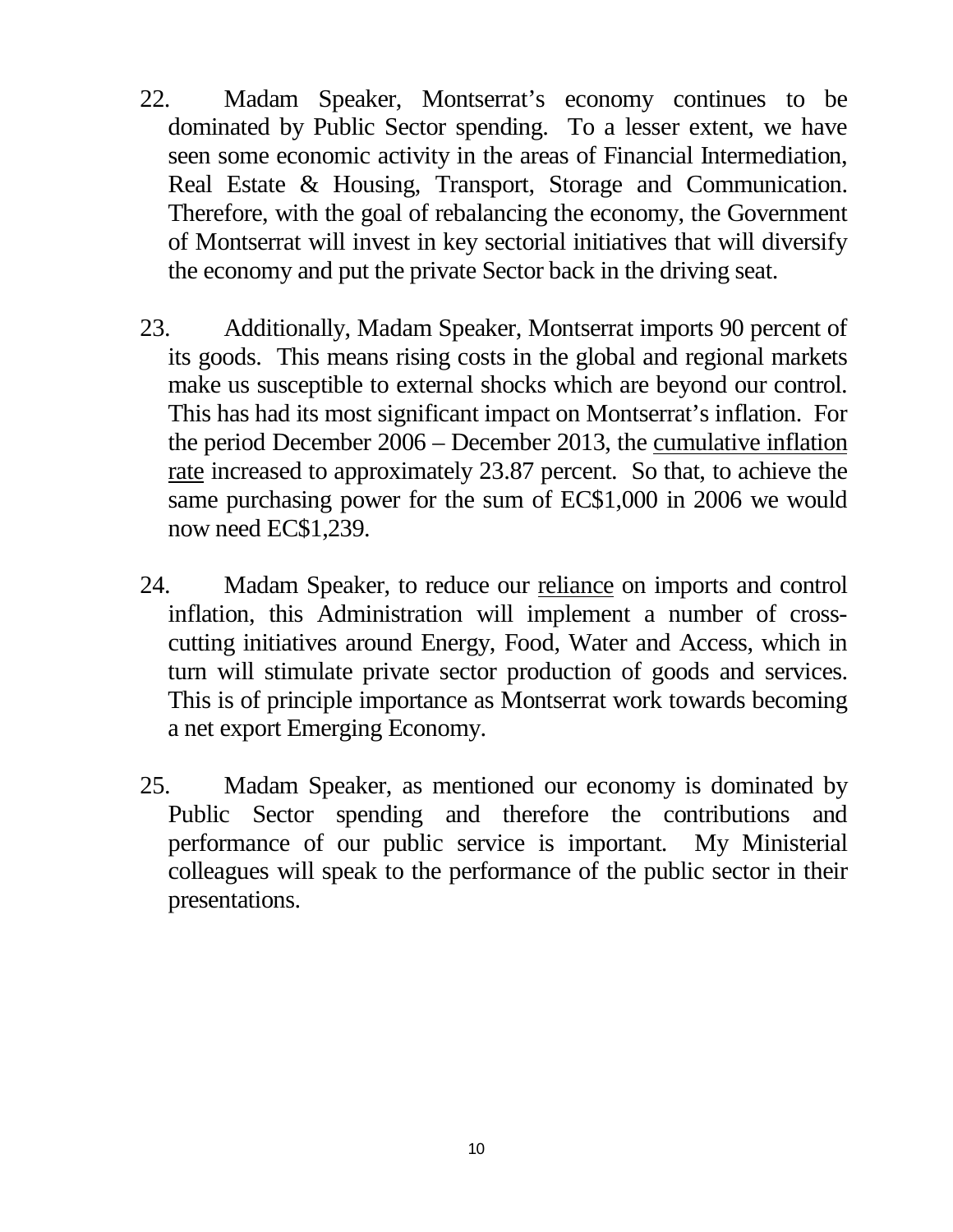### <span id="page-10-0"></span>**POLICY PRIORITIES**

26. Madam speaker, to achieve our development mission, we must have a clear vision, underpinned by realistic fiscal and economic policies and strategy. Our National vision has been crafted in consultation with our people and is clearly set out in **The Sustainable Development Plan, 2008 – 2020 (SDP)**:

> "A healthy and wholesome Montserrat, founded upon a thriving modern economy with a friendly, vibrant community, in which all our people through enterprise and initiative, can fulfill their hopes in a truly democratic and God-fearing society"

- 27. Madam Speaker, this Government will continue to adopt the broad policy goals set out in The Sustainable Development Plan, 2008 – 2020 (SDP). These are still relevant and we thank the former Government for the work they did to bring that document to completion through consultation with the people.
	- 1) Madam Speaker, this government will build on that work and bring it to fruition by
	- 2) Encouraging a diversified economy which is private sector driven;
	- 3) Developing an education system that delivers skills needed for the 21st century and ensures our people have sustainable livelihoods and can fulfil their destiny;
	- 4) Delivering a cost effective healthcare system that improves the health and well-being of our people.
- 28. Therefore, our policy priorities over the next 3 years will be addressed in relation to the 5 goals of the SDP.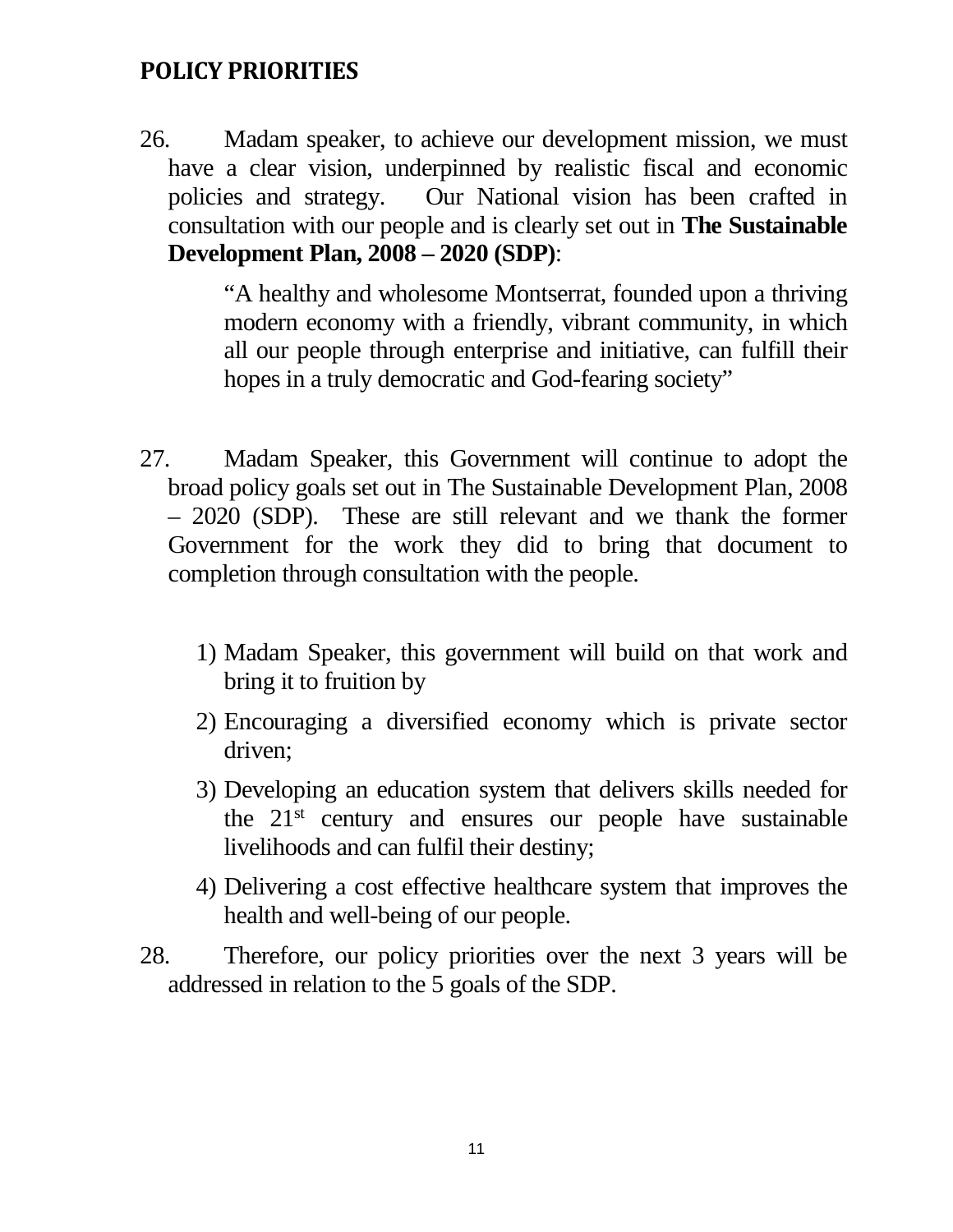### <span id="page-11-0"></span>**SDP Goal 1: Economic Management**

- 29. Madam Speaker, this new government's economic objective is to revive our economy and put Montserrat back on a path for sustainable re-development and future growth. This will be achieved through a new approach to Economic Management and Development. This new approach has 3 policy components, which are:
	- 1) the creation of a modern and diversified economy, where the active promotion of inward investment and targeted foreign direct investment is the foundation. Additionally, we will leverage Montserrat's particular mix of natural resources setting a clear path for sustainable re-development that will not be reliant on any one sector
	- 2) the development of strong fiscal, economic and environmental policies and processes needed to under-pin the development of a sustainable economy
	- 3) Government's role will be to facilitate a conducive business environment that encourages the efficient working of the private sector.

#### <span id="page-11-1"></span>**Diversified Economy**

- 30. Madam Speaker, I can't repeat too often, the need to create a modern and diversified economy that utilizes and adds value to our current resources, and therefore, is not reliant on any one sector. Therefore, I will now outline the seven key sectors Government shall focus on:
	- (1) Financial and Professional Services

Madam Speaker, the intent is to establish a new globally compliant international Financial Services Centre, the first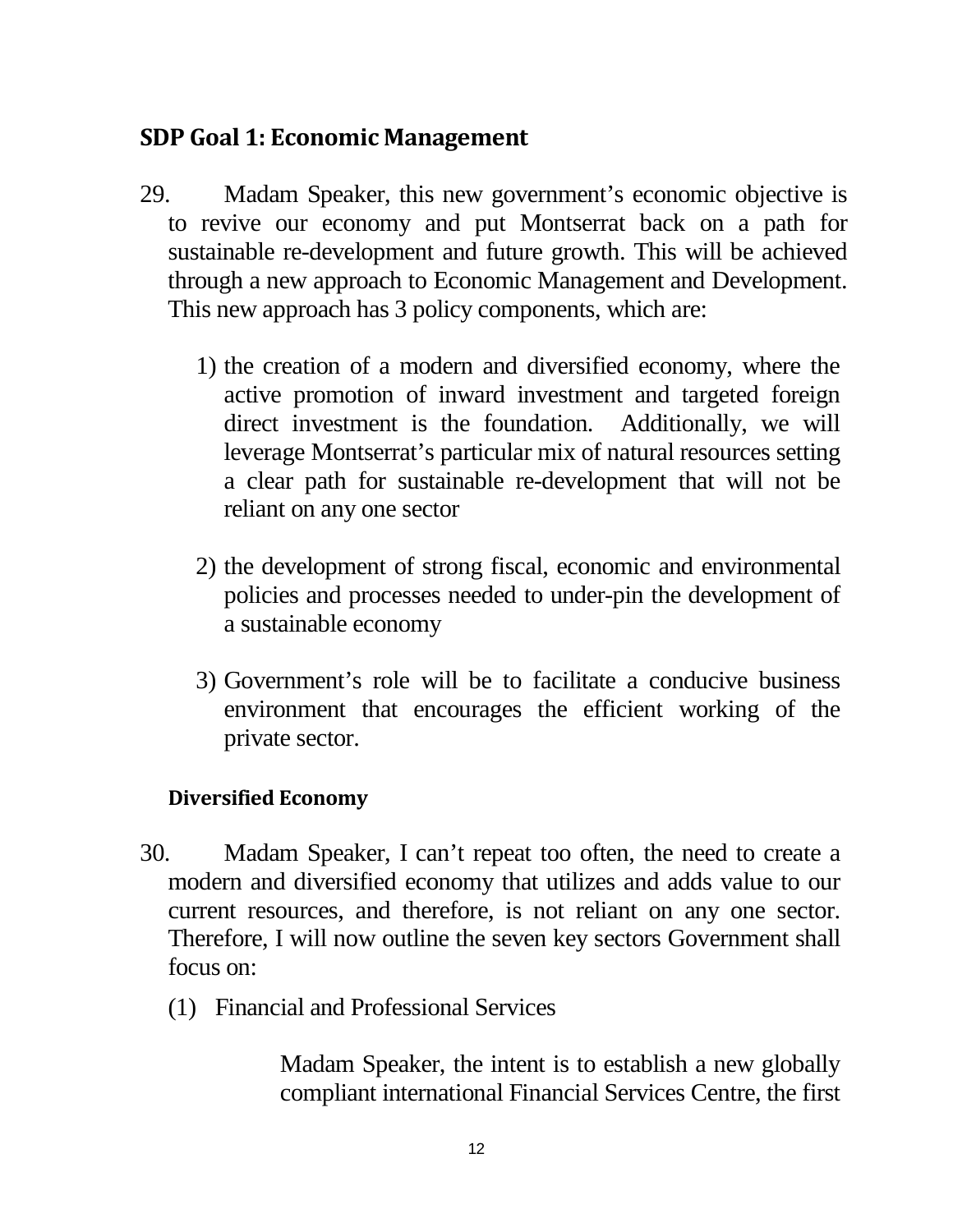of its kind in the Caribbean, which will enable us to attract business.

We aim to revive the economy with a particular focus on new industries and services, such as digital and media companies. Therefore, we will develop new legislation that will make Montserrat an ideal jurisdiction for these companies ensuring strong Intellectual Property (IP) protection.

We will also be able to capitalize on our time zone, which is ideal for doing business in the North American, South American and European professional services market.

(2) Luxury Tourism

Madam Speaker, we will revive our Tourism market through niche product development, such as Villa Tourism, Adventure and Sports Tourism and Volcanic Tourism.

The Tourism agenda will be focused on recapturing our ultra, high net worth clientele of earlier decades through Eco-tourism, Sports Tourism, Festival Tourism and Villa/Residential Tourism.

Our aim, Madam Speaker, is obtain World Heritage status for the capital, Plymouth, further adding value to our tourism product.

The tragedy of the volcanic crisis gives our island a modern and unique twist that allows us to turn Ash into Cash. Tourists can compare the old, now abandoned, capital Plymouth to the current 'must see' Pompeii. This is the only such attraction of its kind in the region. Visitors will be amazed to see on one side, a town frozen in time and on the other, the newest, most energy-efficient town in the Caribbean!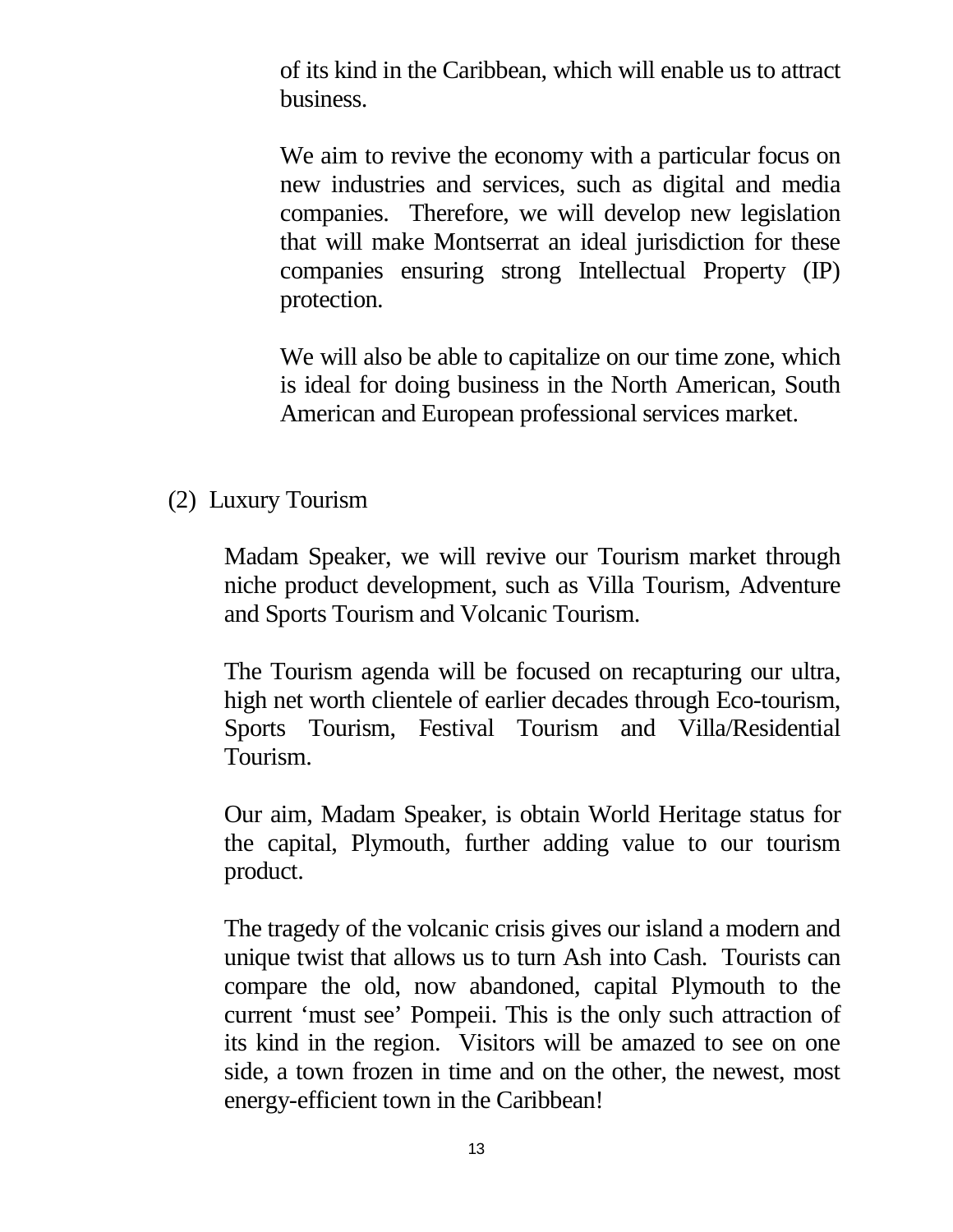We will restore Montserrat as the Emerald Isle of the Caribbean; Montserrat has the charm of the 'way the Caribbean used to be'. A place where visitors can simply relax and disconnect from it all if they choose to.

#### (3) Light Manufacturing

Madam Speaker, readily available is billions of cubic metres of volcanic material that can be used for manufacturing tiles and other associate composite products, again we can turn Ash into Cash.

We will develop industries that complement our location and resources, such as the development of a Montserrat brand of Natural Spring Water where Bottling and the Bottle Making Plant is on island. We will also target for export, hot pepper sauce by assisting with expanded plant to increase production to a sustainable level. We anticipate utilizing a wider destination and national product branding strategy as part of this initiative to build a single export brand, which also recognizes and include our small businesses as producers.

Madam Speaker, Montserrat has an overabundance of natural resources, some of the more obvious being our Water, Geothermal and Solar Energy, Volcanic Ash and Aggregate. We propose to pursue further studies in eco-traction as a valueadded export of components of our volcanic ash material.

We will provide an attractive package of incentives and concessions to allow the aggregate and sand export industry to develop and mature so that Montserrat can gain and hold market share in this growing area of regional development.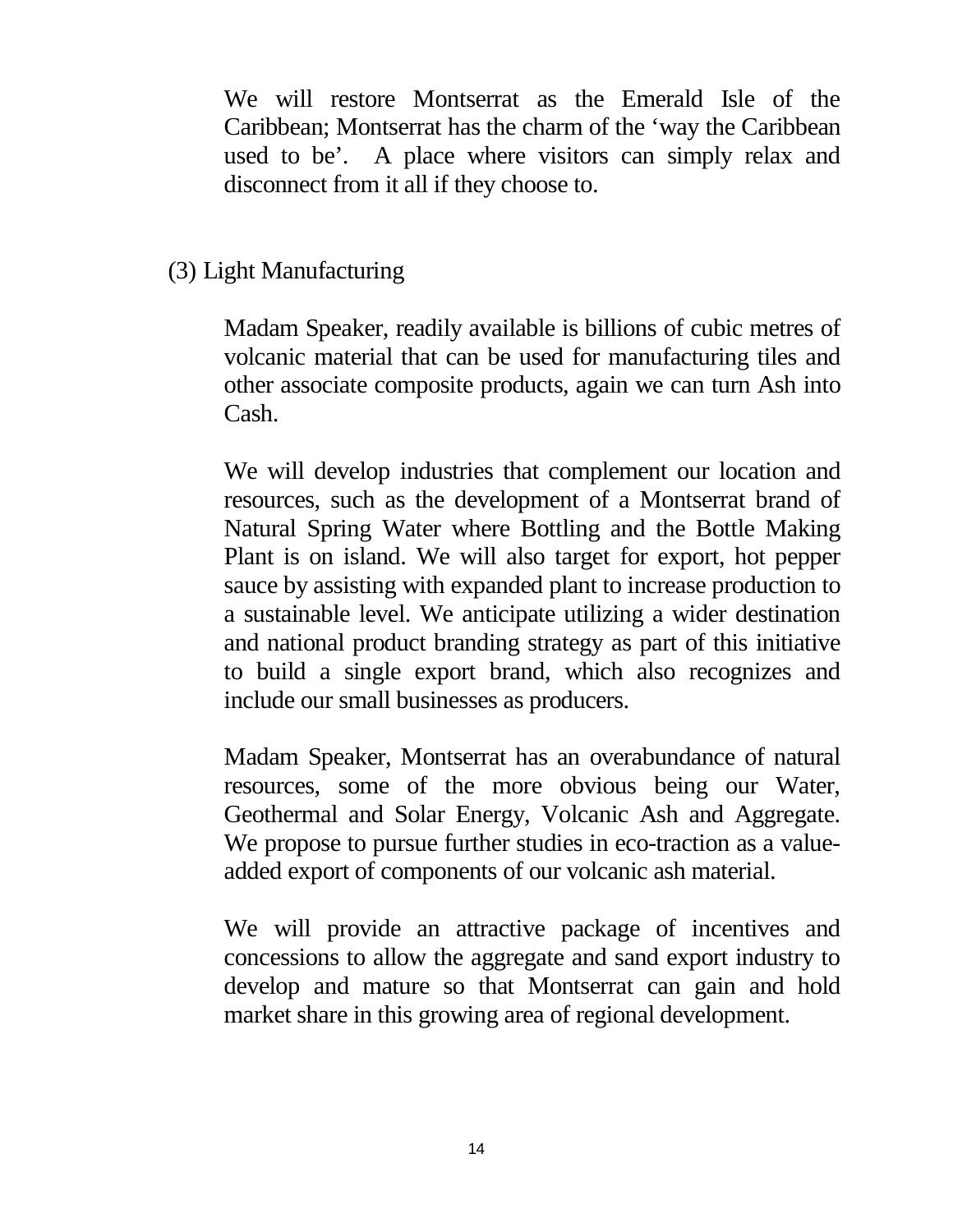#### (4) Renewable Energy

Madam Speaker, the aim is to develop a renewable energybased sector, positioning the island as a regional leader in this sector through diversified energy sources, these would include (i) Geothermal, (ii) Solar and (iii) Biomass, which would also reduce our landfill to comply with our green ethos.

As a regional leader we will export our local consultants to other islands whom are seeking to become independent of more costly fossil fuels; and governmental level we will work with other Caribbean island states to reduce their dependency on fossil fuels

### (5) Agriculture

The objective, Madam Speaker for Agriculture is to create net exports in vegetables and ground provisions by:

- i. Increasing investment in agriculture and farming to produce an increased output not only to satisfy the local market but also for export and/or manufacture. We recognise the current cost of exports via the ferry is prohibitive. Therefore, we will target export to neighbouring islands to reduce the handling charges and overall cost of exporting products made or grown in Montserrat.
- ii. Encouraging organized production and farming of specific crops that meet the food demands of local institutions for example hospital and care institutions, such as the Golden Years Home and the Margetson Memorial. Additionally, we seek to provide for the food demands of hotels and other institutions in our neighbouring countries of Antigua and Barbuda and St. Kitts and Nevis. This will require increasing outputs in crops like lettuce and pakchoy. We are grateful to our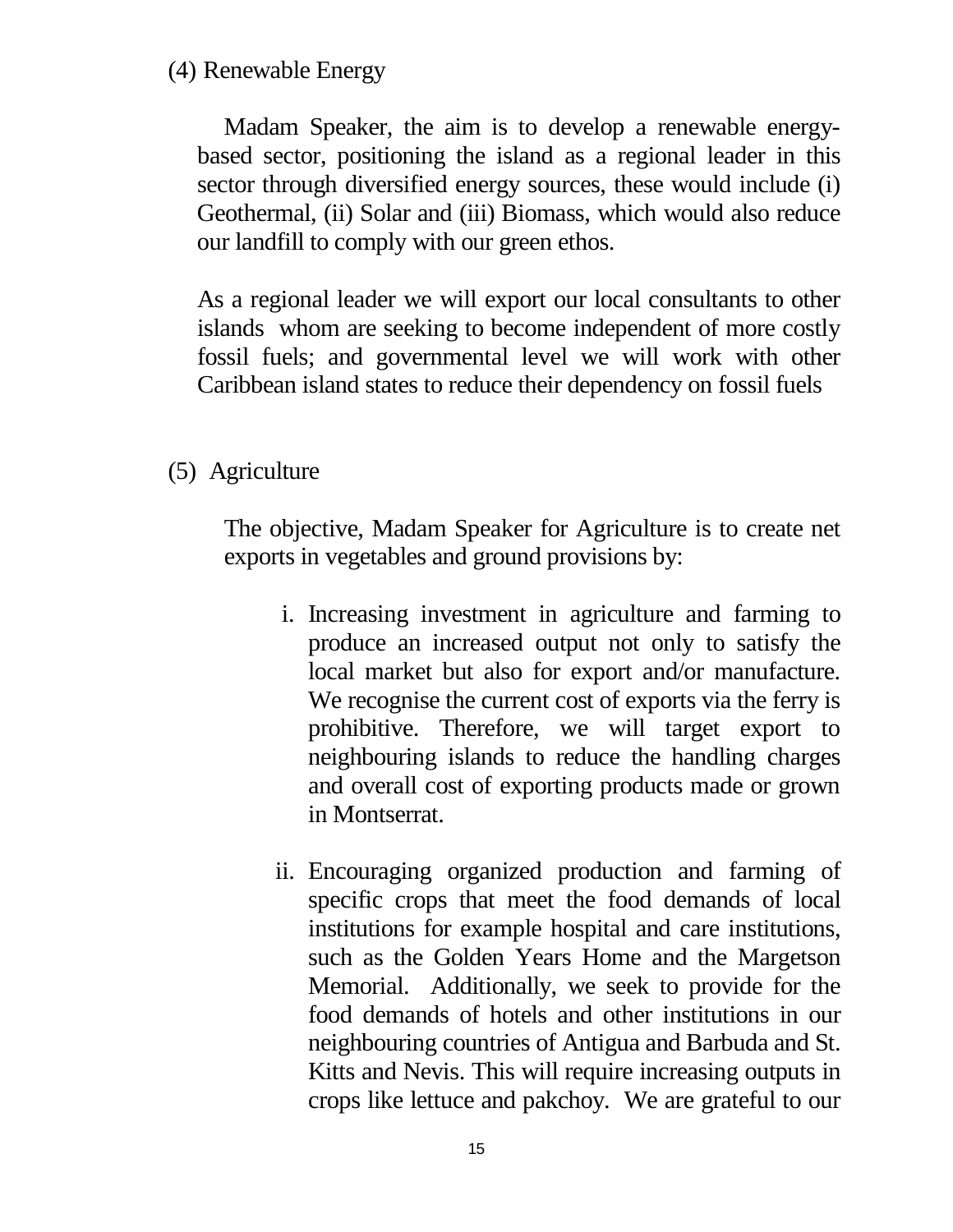two-man team of French Agriculturalists who are helping us in this work on Montserrat, and we will support such stakeholders in leading research to expand their export potential.

- iii. Promoting new farming technologies and strategies including high density farming such as hydroponics and hoop-houses to produce higher yields of production utilizing smaller plots of land areas.
- iv. We also propose to rationalize some landholdings in the Nantes river area to include space for an additional water bottling plant.
- v. The Department of Agriculture has already been charged with increasing consultations with local farmers to see what seeds we can import to assist the production of white potatoes and to increase our stock in bananas.
- (6) Arts & Media

Madam Speaker, Montserrat has a strong history and heritage in the Arts, Entertainment & Media sectors –Air Studios, the Mighty Arrow, Sir Howard Fergus, Dr. George Irish, the Calabash, Literary and Christmas festivals and the St. Patrick's Week of Activities to name a few. The aim is to leverage this heritage for the benefit of our Tourism product and economy.

(7) Construction

Madam Speaker, when you consider the need to deliver the number of housing units that will be required to meet demand over the coming years, this will stimulate the construction industry. Coupled with other wide ranging projects such as the planned delivery of additional Government offices, enhanced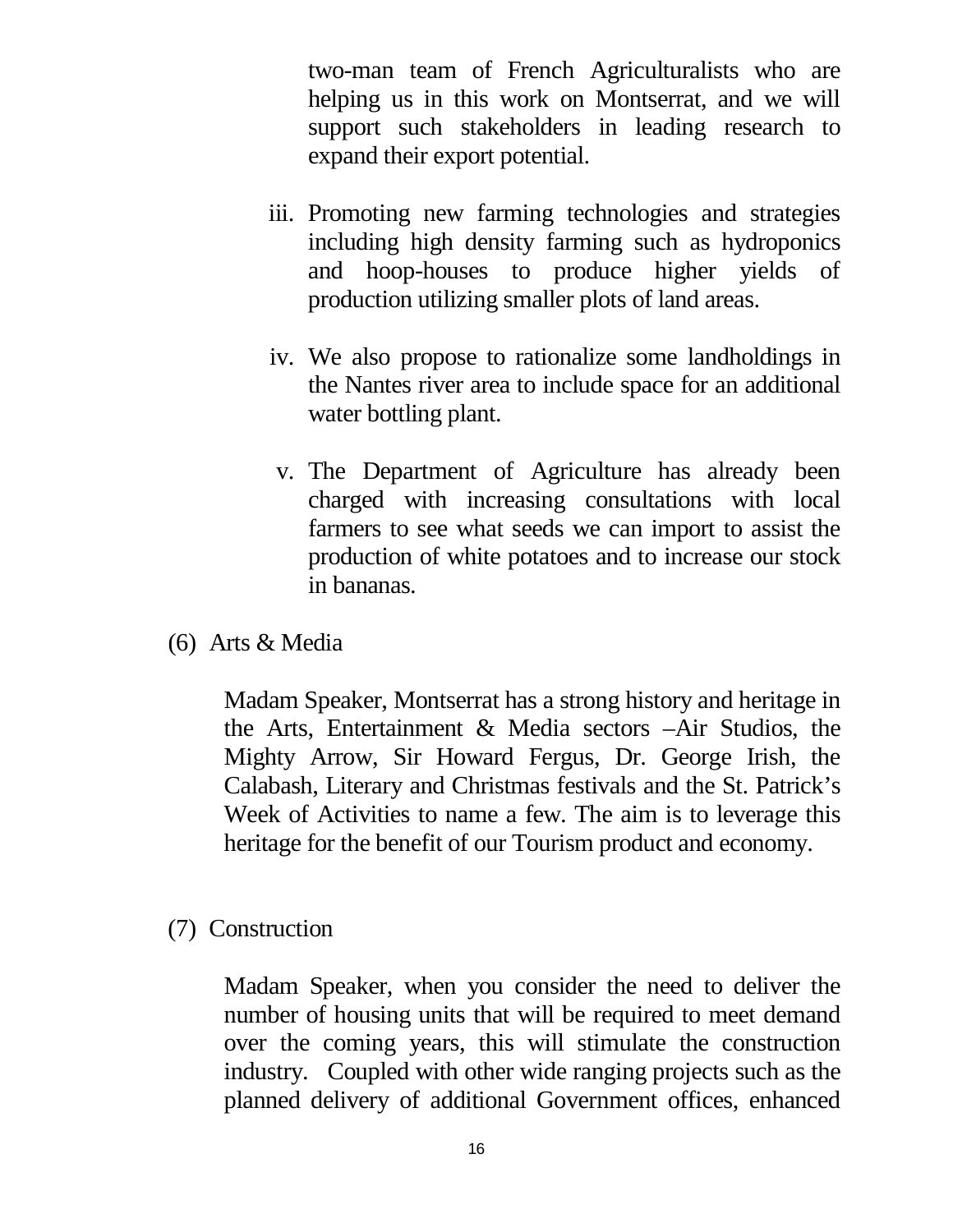and new road infrastructure to open new lands for development (both commercial and residential), school, hospital, seaport, marina and other capital projects in the public sector, the Construction industry is very well poised to become a key driver of the Montserrat economy over the next few years.

Based also on the investment proposals already indicated to government for the development of private sector projects in Rendezvous and Blakes Estate, the benefits are enormous and include the creation of employment and increase in government's tax revenue.

Consequently, this Administration is keen to introduce fiscal incentives which offer duty and tax concessions to investors in construction of real estate for sale as a means to reinvigorate sustained re-development and economic growth in the Construction Sector and Villa/Residential Tourism. We propose to offer several tiers for the build to rent or houses built for sale scheme ranging up to US\$300,000 per house or units of housing.

Madam Speaker, I will now speak to the strengthening of fiscal and economic policies and processes.

#### <span id="page-16-0"></span>**Fiscal and Economic policies and processes**

31. Madam Speaker, to be attractive to investors we must ensure that our financial sector is regulated in a way that protects their investment, minimizes the threat of financial crime, and provides confidence in the financial system. We must also seek to harmonise our regulations with that of our trading partners. HMG must also be assured that we will not have a repeat of the situation we found ourselves in 1992 with the closure of the offshore banks that were operating here in Montserrat. This will require strengthening of the National Audit Office, the Government's own systems of Financial Management and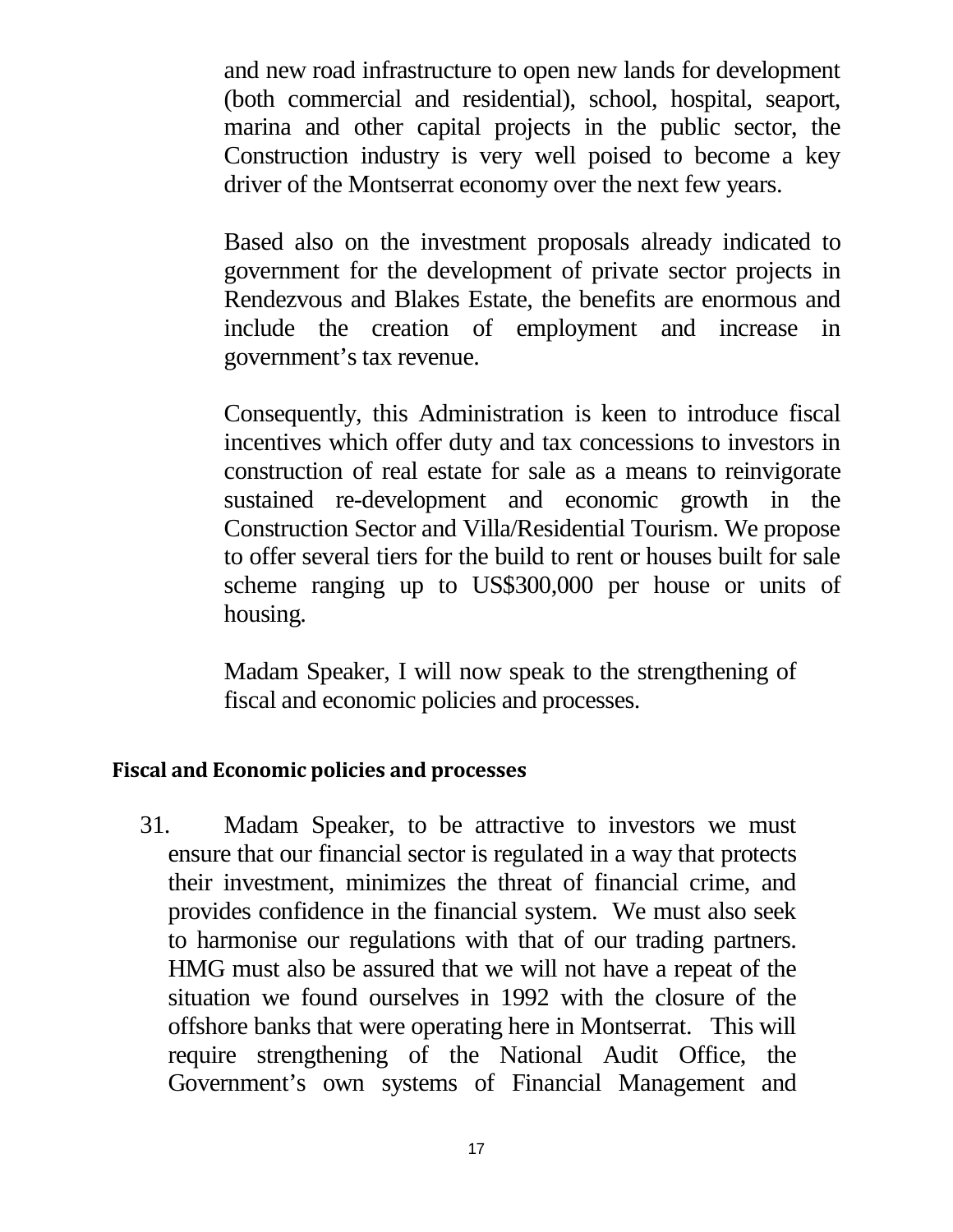Accountability; and procurement procedures, and of the Financial Services Commission.

- 32. In 2015/16 we will look at the National Audit Office (NAO). DFID has agreed to provide Government with assistance to engage an Audit Advisor. They will assist the NAO in building capability, and, they will support the review being conducted by the Public Sector Reform Programme looking at the Draft NAO Bill and appropriate models for independent Audit Offices, given the limitations we face as a Small Island Developing State.
- 33. We will also continue to strengthen our Public Financial Management (PFM) within Government in 2015/16. The Ministry of Finance and Economic Management (MoFEM) will shortly commence work on developing an action plan to improve PFM. This will be supported by the Caribbean Regional Technical Assistance Centre (CARTAC). Once the action plan is completed with DFID support under the Public Sector Reform Programme, we will be engaging a PFM specialist advisor to support implementation of the action plan. We will also strengthen our fiscal planning by ensuring we increase technical competence in economics within the MoFEM.
- 34. As regards to the Financial Services Commission, we will make specific provisions for strengthening this in the fiscal year 2016/17.
- 35. Madam Speaker, we accept that we must do our best to become self-sustaining, and DFID has made it plain that we must increase locally generated revenues. For some time Montserrat has focused on increasing efficiency in tax collection and that will continue. However, the real issue is there are few tax revenue options that can be applied without causing even greater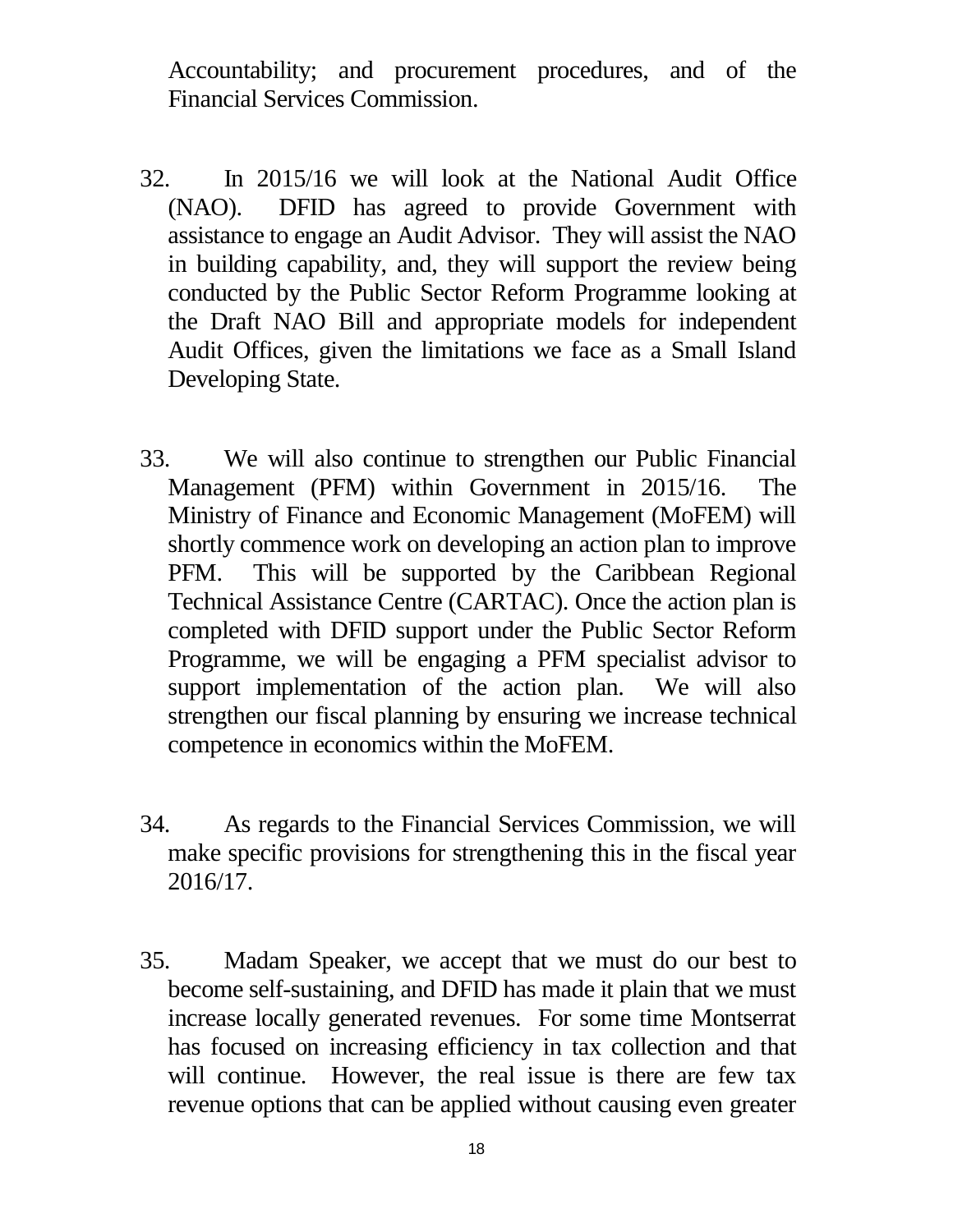hardship amongst the local population. Therefore, we will seek to safeguard our tax revenue by introducing mechanisms to better assess the benefits with respect to specific tax incentives and other concessions, with the potential revenue that an individual business/investment opportunity will generate. We will also seek to make the process more efficient.

36. With God's help, Madam Speaker, this Administration will exceed our glory days as we embark on this new approach to our Economic Management and Development.

### <span id="page-18-0"></span>**SDP Goal 2: Human Development**

- 37. Madam Speaker, this budget is about much more than economic growth. By investing in people, we empower people to pursue different life paths, encouraging the development of their human potential. To summarise the United Nations (UN) statement on basic capabilities for human development- these are: to lead long and healthy lives, to be knowledgeable (e.g., to be educated), to have access to the resources and social services needed for a decent standard of living, and to be able to participate in the life of the community. Without these, many choices are simply not available, and many opportunities in life remain inaccessible.
- 38. To this end we will focus on Healthcare reform, Educational transformation, Modernising Social Care, and Housing for all.

#### <span id="page-18-1"></span>**Healthcare Reform**

39. Madam Speaker, Government's policy commitment is to deliver basic healthcare efficiently and effectively with emphasis on the most vulnerable in society. A healthy population is an engine for economic growth.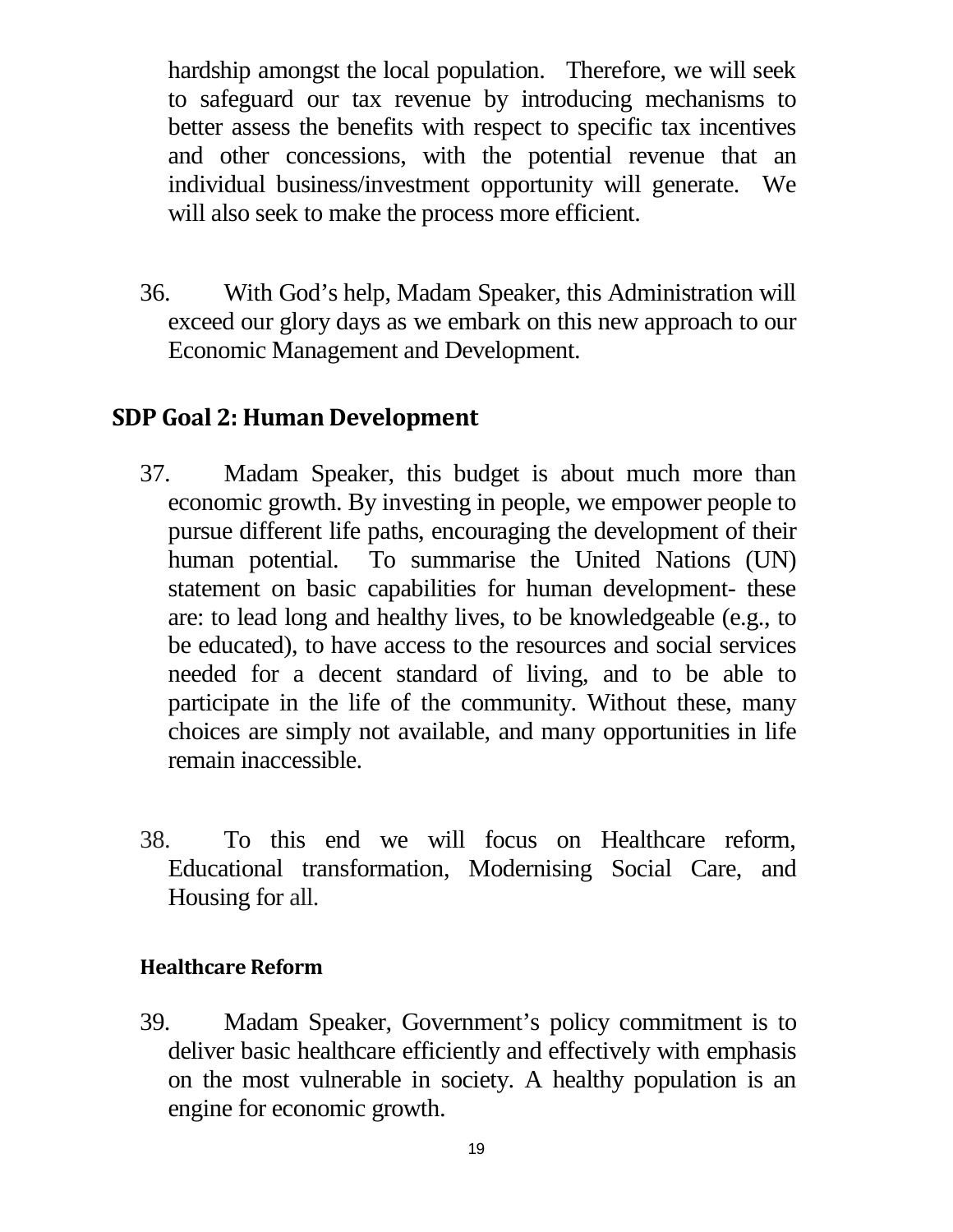- 40. Madam Speaker, the broad policy objective is to emphasise preventative healthcare. We will increase investment in preventative healthcare programmes targeted at reducing both communicable and non-communicable diseases, coupled with cost effective nutrition intervention and healthy environment programmes. Preventative care and treatment within the community – including focusing on lifestyle changes such as diet, nutrition and exercise – is used as a means to empower people to make better lifestyle choices and minimizing hospitalization and the associated costs of medical care.
- 41. Madam Speaker, the Government seeks to improve the outcomes for people with mental health problems or challenges, as well as their families and other supporters. The priority is to adopt a more person centred approach in terms of the care or support they receive to help them manage their mental health condition whilst living productively within the community (i.e. not in hospital). This approach includes enhanced treatment options and working towards full recovery.
- 42. Madam Speaker, in support of these and other health care needs, we will develop multi-disciplinary teams between Health, Social Care and Housing to ensure an integrated approach as these three areas have significant impact on each other.
- 43. Madam Speaker, access to emergency and specialist care continues to pose significant challenges for us in Montserrat. We know that seeing the right specialist in an emergency can greatly improve one's chance of survival and making a better recovery. Additionally, the Government also recognizes that patients accessing urgent or emergency care are usually doing so at their most frightened and vulnerable point. Therefore, we have a duty of care to ensure that we address the challenges and deficits that exists. Madam Speaker, we will review the current arrangements for medical evacuation, and also make a better case for greater access to care in the UK.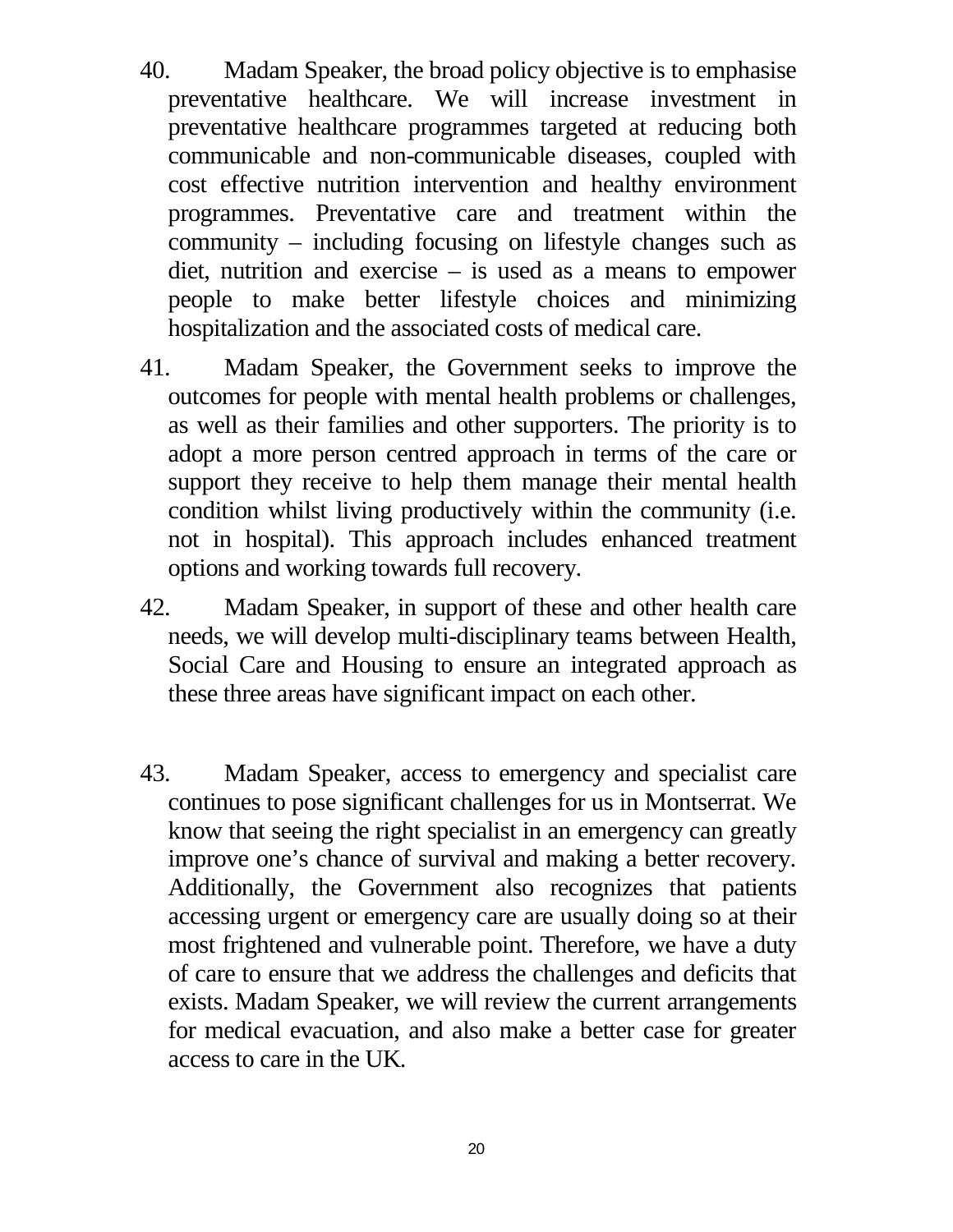- 44. Madam Speaker, to promote more efficient and effective care, the Government supports the adoption of Electronic Health Records (EHRs) currently in the research and development phase. With more complete patient information, healthcare professionals will improve their ability to make well-informed treatment decisions quickly and safely.
- 45. Madam Speaker, the Government remain absolutely committed to continued improvement to our healthcare system. That is why, despite great challenges and some setbacks, the construction of a new hospital remains a top priority for the Government so that we can fulfill this vision.

#### <span id="page-20-0"></span>**Education transformation**

- 46. Madam Speaker, investment in education is a pre-requisite for a productive workforce, which is necessary for sustainable economic growth. This 2015/16 Budget has one overarching Education goal, which is to create opportunities for our youth to acquire education and skills that will lead to jobs or selfemployment in this technology driven age.
- 47. In an effort to achieve and promote education standards, the Ministry of Education will continue to advance the implementation of its Education Development Plan (EDP) 2009 to 2020, which provides the overall policy and strategic framework for education and training.
- 48. Madam Speaker, if we are to realize meaningful improvements in the quality and relevance of education, we must improve the curriculum to ensure our children are equipped with the skills and training needed for the 21st century, and further, makes the human resources of Montserrat attractive to investors. The Government will continue to support and invest in the Montserrat Community College (MCC) to enhance quality and to offer more diverse pathways for Montserratians to choose to advance themselves.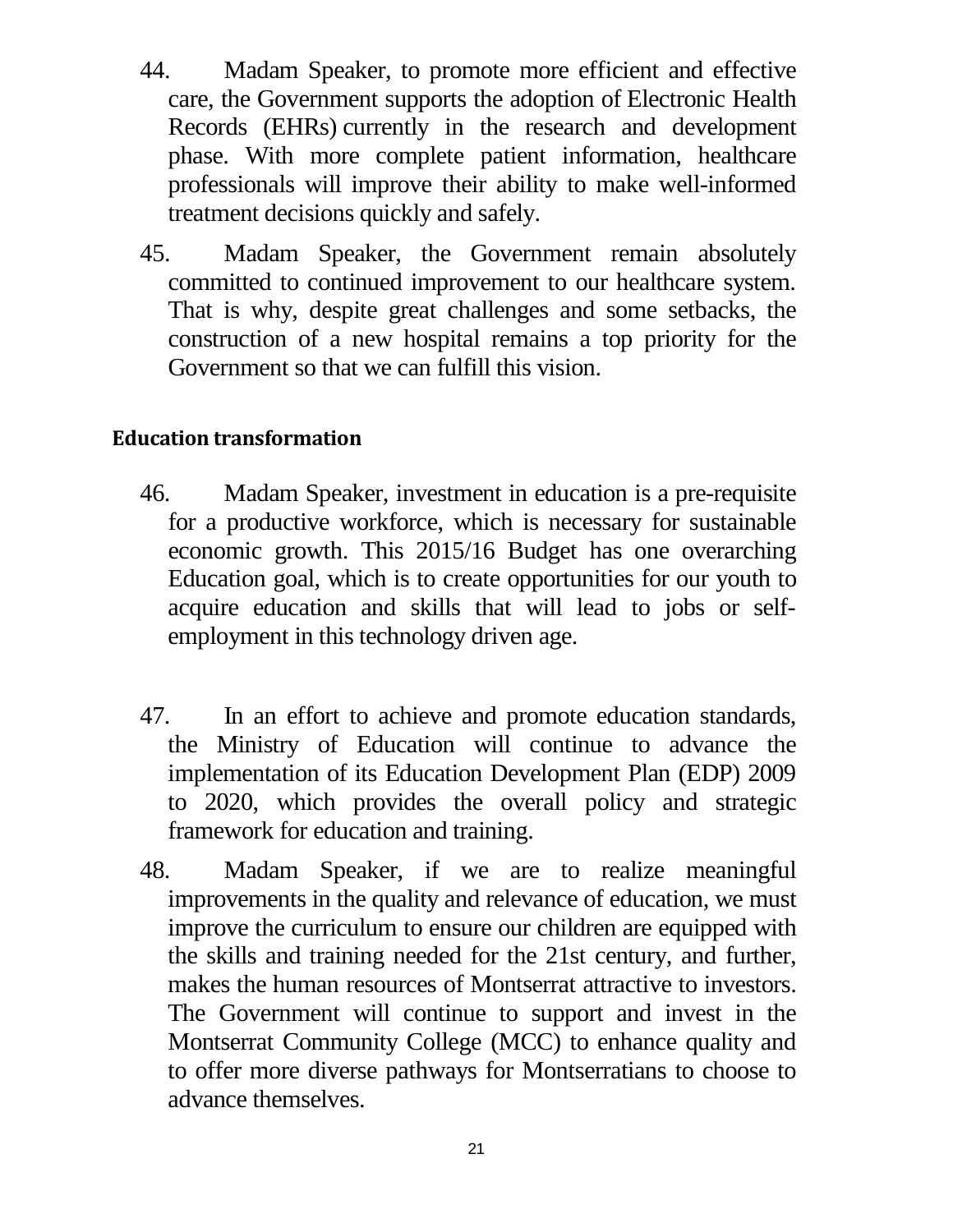- 49. Additionally, Madam Speaker, the Government is committed to reviewing the current curriculum at MSS to incorporate skills based learning which would align with the Caribbean Vocational Qualification (CVQ) framework.
- 50. In the near future we shall be engaging our educators, teachers, students, parents and the general public to discuss specific proposals for upgrading education in Montserrat. Discussions are also being held with BNTF towards developing a program to teach crop production at MSS, since the youth are the next generation of farmers and producers.
- 51. Madam Speaker, the Government also seeks to empower more young people to acquire key skills and competencies that enable them to participate in economic activity through employment or entrepreneurship; in this way they will become responsible and productive citizens of Montserrat. The recent series of workshops facilitated by CARICOM's Creativity for Employment and Business Opportunity (CEBO) unit was the start of a series of initiatives designed to encourage a culture of entrepreneurship.
- 52. Madam Speaker, there is unequivocal academic evidence to state that the building in which students spends a good deal of their time learning does in fact influence how well they learn. Madam Speaker, the MSS campus is almost 45 years old and continues to deteriorate; this budget includes a substantial investment in the building and refurbishment of the school to address critical renovation needs and ensure that adequate teaching and learning spaces are provided. However, this is temporary. Government recognizes that there is an urgent need for a new generation of facilities to cater for 21st century teaching and learning. The Government is currently engaged in discussions with DFID over the construction of a new secondary school campus in the north of the island.
- 53. The construction of the temporary buildings is expected to commence in April 2015. Madam Speaker, we will put our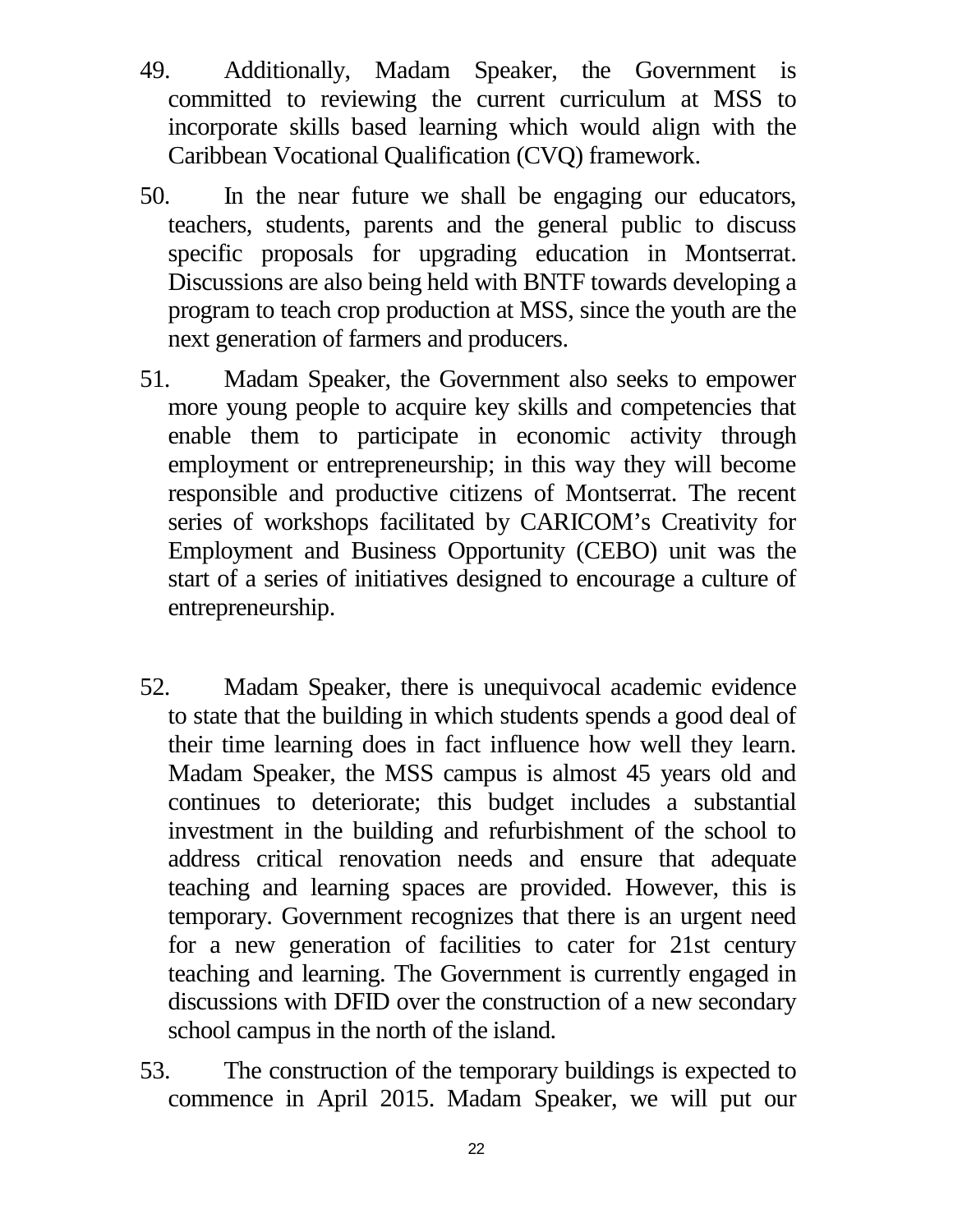children in better schools and we will put construction crews to work.

#### <span id="page-22-1"></span><span id="page-22-0"></span>**Modernising Social Care**

### *Welfare*

- 54. Madam Speaker, the Government's policy is to develop a social safety net that supports the most vulnerable – men, women, youth, boys and girls alike – but with an emphasis on getting people back on their feet so they can be self-sufficient and retain their dignity through employment where that is possible. Madam Speaker, individual responsibility will be a driving force for building a stronger and more prosperous Montserrat. While the Government will continue to support the most vulnerable, it will do for people only what they cannot do for themselves.
- 55. Madam Speaker, we will provide social safety net works in conjunction with a number of other poverty reduction programs with the primary goal of reducing and preventing poverty. The Government will focus on alleviating poverty through a more favourable tax regime for the working poor including civil servants. Also, a family centred approach to welfare benefits that looks at each member of the family and their eligibility for social welfare consistent with the report on "Situational analysis of social welfare in Montserrat", commissioned by DFID in 2013.

### <span id="page-22-3"></span><span id="page-22-2"></span>**Affordable Housing Development**

#### *Social Housing*

56. Madam Speaker, there are over 418 people on the waiting list for social housing. This level of demand for a basic need requires a substantial investment in housing, and, in this regard, Budget 2015/16 is a significant first step. We will promote housing expansion policies for the vulnerable and working poor to include: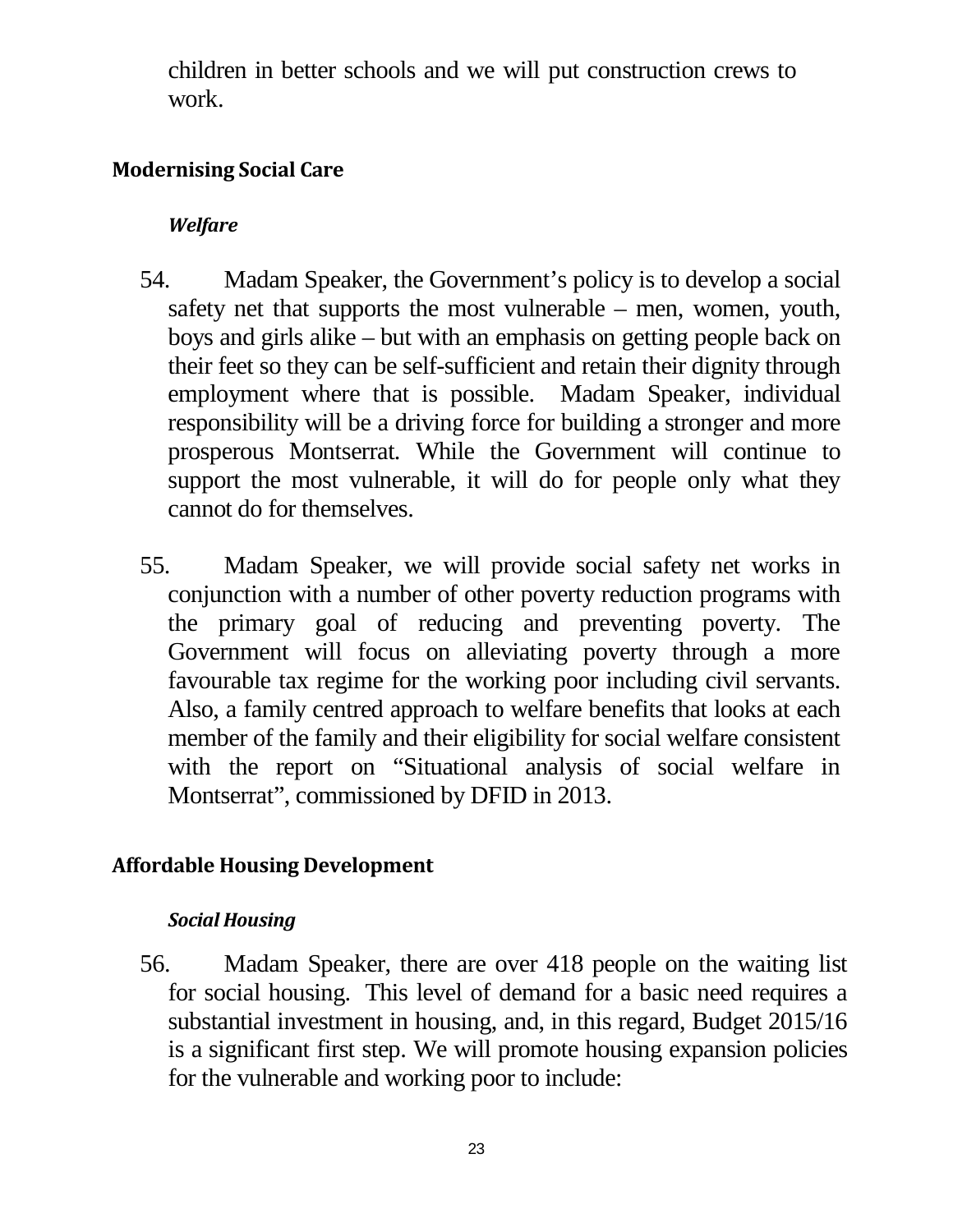- Expanding social housing for the elderly
- Renovating unsanitary homes of vulnerable people to bring them up to an acceptable living standard
- Resettlement of all evacuees on island those to be repatriated from overseas
- Enact the Housing Allocation Policy

#### <span id="page-23-0"></span>*Home Ownership*

- 57. Madam Speaker, we will support the Montserratian culture of aspiring to home ownership and:
	- o Continue to expand private sector partnerships through the Affordable Home Buy Scheme and Serviced Residential Lots Projects;
	- o Facilitate the development of middle income housing for returning Montserratians, including addressing the mortgage dilemma for those who have homes in the exclusion Zone, but were unable to return to them yet still expected to pay mortgage;
	- o Develop a land use policy that supports public/private partnerships for housing developments;
	- o Seek to facilitate private housing solutions by supporting our local financial institutions in the provision of affordable mortgages.

#### <span id="page-23-1"></span>**Children, Youth & Sports**

58. Madam Speaker, every child is entitled to a safe home. While we may never entirely prevent people from committing horrible crimes against those they should love and protect, the Government must do everything it can to help our vulnerable children. Madam Speaker, the Social Services Department will present proposals this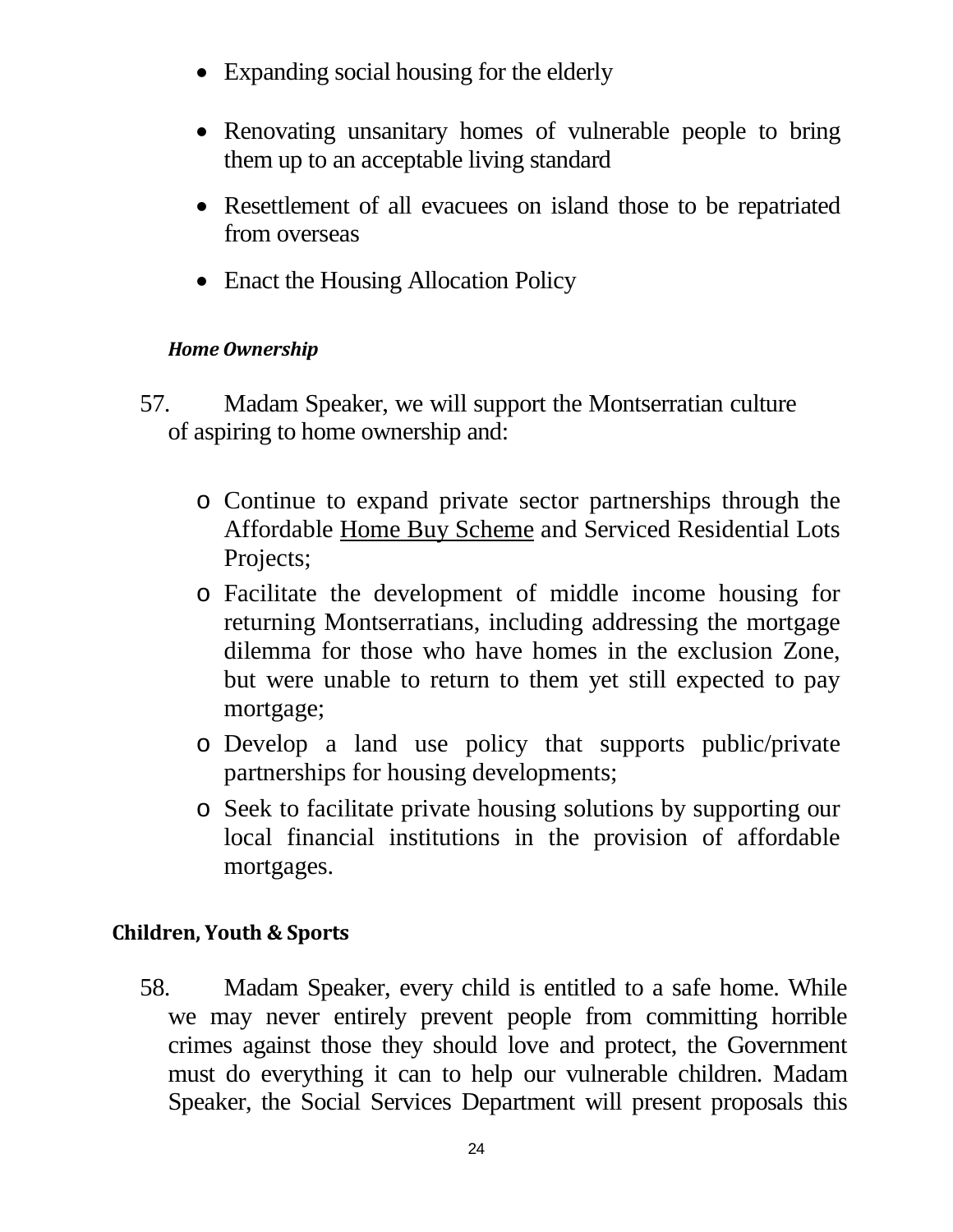year to strengthen communication, transparency, enforcement, and protection in child safety work - an often hidden but important challenge – our children are our future.

- 59. Madam Speaker, I want to thank the Department and its hardworking staff for the improvements they have already made in safeguarding children, with the help of HMG, UNICEF and the Lucy Faithful Foundation. Also for the further work they will do in developing a more robust child protection framework with clear powers of enforcement for the relevant authorities – ensuring adequate training of key practitioners to better protect our children.
- 60. Madam Speaker, the Government will fully implement the Draft National Youth policy and establish the Youth Parliament.
- 61. Additionally, the Government will ensure sports programmes are explicitly linked to youth development and providing alternatives to deviant behaviour among our young people.

### <span id="page-24-0"></span>**SDP Goal 3: Environmental Management and Disaster Mitigation**

- 62. Madam Speaker, as previously mentioned strengthening our environmental policies and processes is key not only to sustainable development, but our economic growth.
- 63. In 1989, the well-known Hurricane Hugo hit Montserrat destroying our Air Studios and other key infrastructure. Just as we were rebuilding, the eruption of the Montserrat Soufriere Hills' Volcano swiftly followed in 1995. Subsequent eruptions in 1997 closed the country's airport and seaports, and buried almost one-half of our island, including the capital, Plymouth. This Government will make wise environmental policy decisions that will reverse some of the errors that occurred post volcanic crisis and those taken to the detriment of ecological zones, such as the mangroves swamps at Piper's Pond.
- 64. Madam Speaker, I am saying all of that to say that the impact of disasters in terms of human, economic and environmental loss has been and continues to be greatly felt in Montserrat. Consequently, the need to better manage our environmental assets and ecological zones, reduce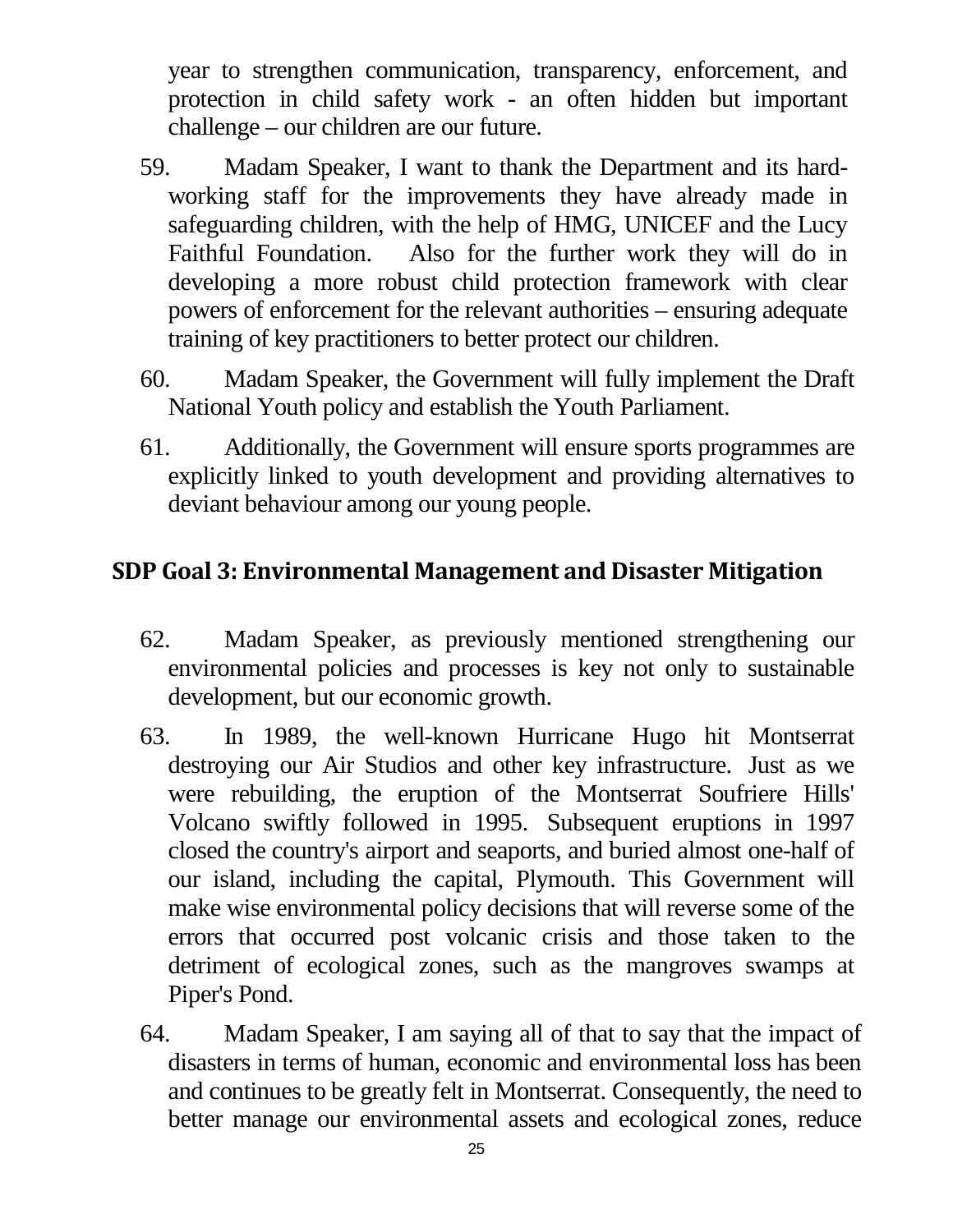our risk to natural disasters and mitigate against the impacts of these disasters, is now more than ever, very urgent.

- 65. This new Administration, Madam Speaker, recognizes the fact that disasters pose a clear and present danger to the achievement of our SDP goals. That is why, in the implementation of our mandate to protect the environment for present and future generations, the Government of Montserrat will continue to invest in environmental and disaster management whilst forging regional and global partnerships that will improve the effectiveness and efficiency of our ability to reduce our risk to both natural and man-made disasters.
- 66. Madam Speaker, this 2015/16 Budget therefore presents a key opportunity for this administration to highlight and reinforce the following key policy messages:
	- **1) Sustainable natural resource management** we will bring the conservation and sustainable use of our natural resources (water, land, volcanic sand, sand, aggregate and geothermal and solar energy) into the heart of decision-making.
	- **2) Disaster mitigation** we will focus on implementing robust disaster management strategies as we continue to partner with HMG, CDEMA and other regional and international partners to properly monitor, mitigate and manage the risks associated with the volcano, hurricanes and other natural disasters.
	- **3) Environmental management** we will improve the monitoring and management of our environmental assets, ecological zones and key species such as the Mountain Chicken, Oriole, Mangroves, fish and other wild life "from ridge to reef".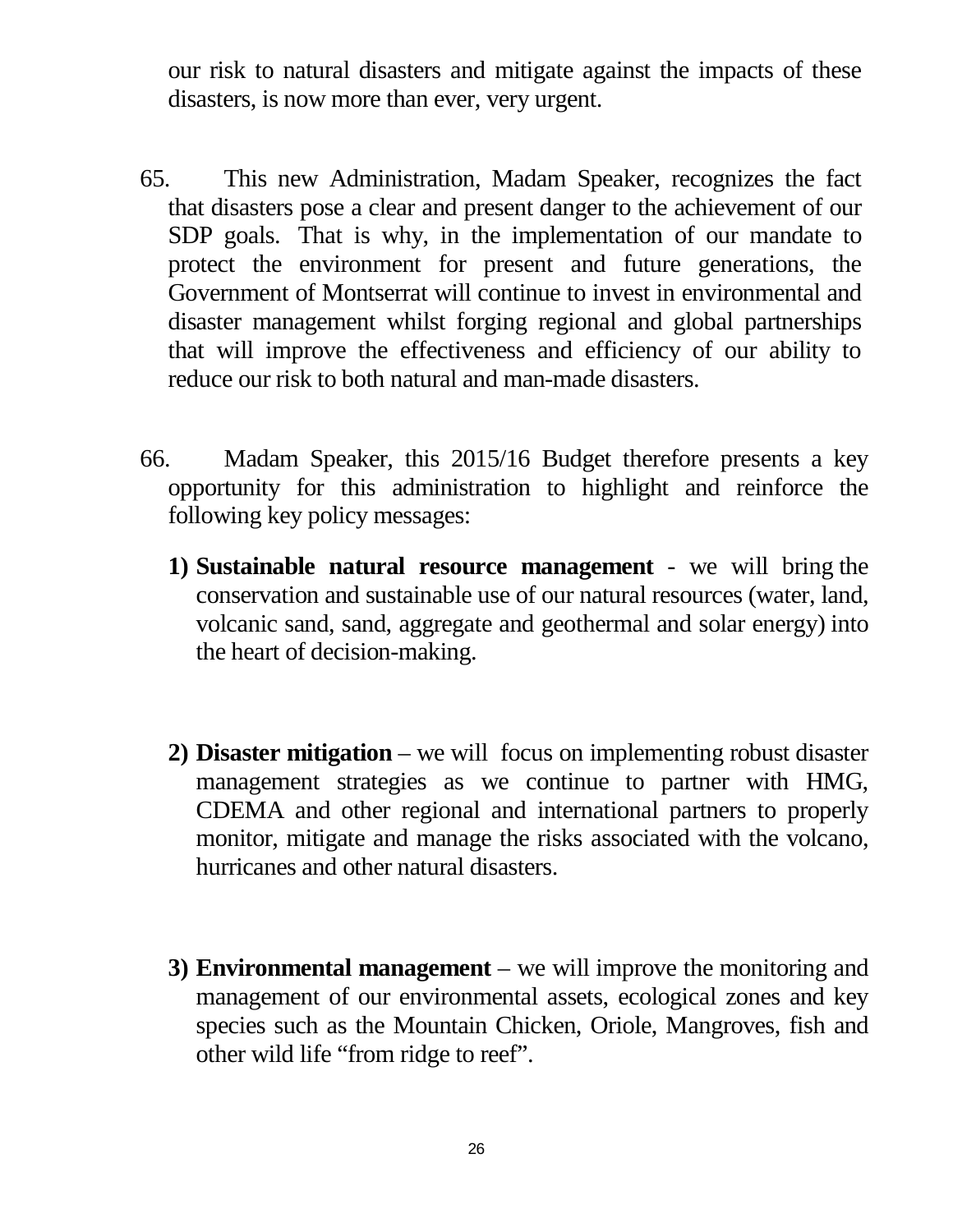**4) Building partnerships** – we will continue to build partnerships with our development partners, environmental bodies and regional agencies to build capability in our Public Service that will support a more integrated approach to sustainability in development.

### <span id="page-26-0"></span>**SDP Goal 4: Governance**

- 67. Madam Speaker, as part of the strategy to reform the Public Service, the Government of Montserrat will develop and adopt a Good Governance Charter. As I have indicated many times since coming to office six months ago, there is a need to more closely monitor the operations of Government, the Public Service and Parastatal Organizations, with a view to better ensuring that they contribute to the real goal of the sustainable redevelopment and future growth of our country.
- 68. To facilitate this, Madam Speaker, this Administration will be working assiduously with Her Majesty's Government, the different Ministries and Offices and the Legal Department to develop and implement Policies and Standard Operating Procedures which strengthen the governance and oversight of the Public Sector.
- 69. Madam Speaker, you can well imagine that principles of Good Governance are both complex and controversial. Moreover, this Administration recognizes that Governance operates in a field in which one size does not fit all. That notwithstanding, there is strong evidence to suggest that by applying the following 5 guiding principles, we put ourselves on a sustainable path to Good Governance and Integrity in Public Life:
	- **(1) Public Interest and Participation**  all men and women, boys and girls, should have a voice in decision making. Such broad participation is built on freedom of association and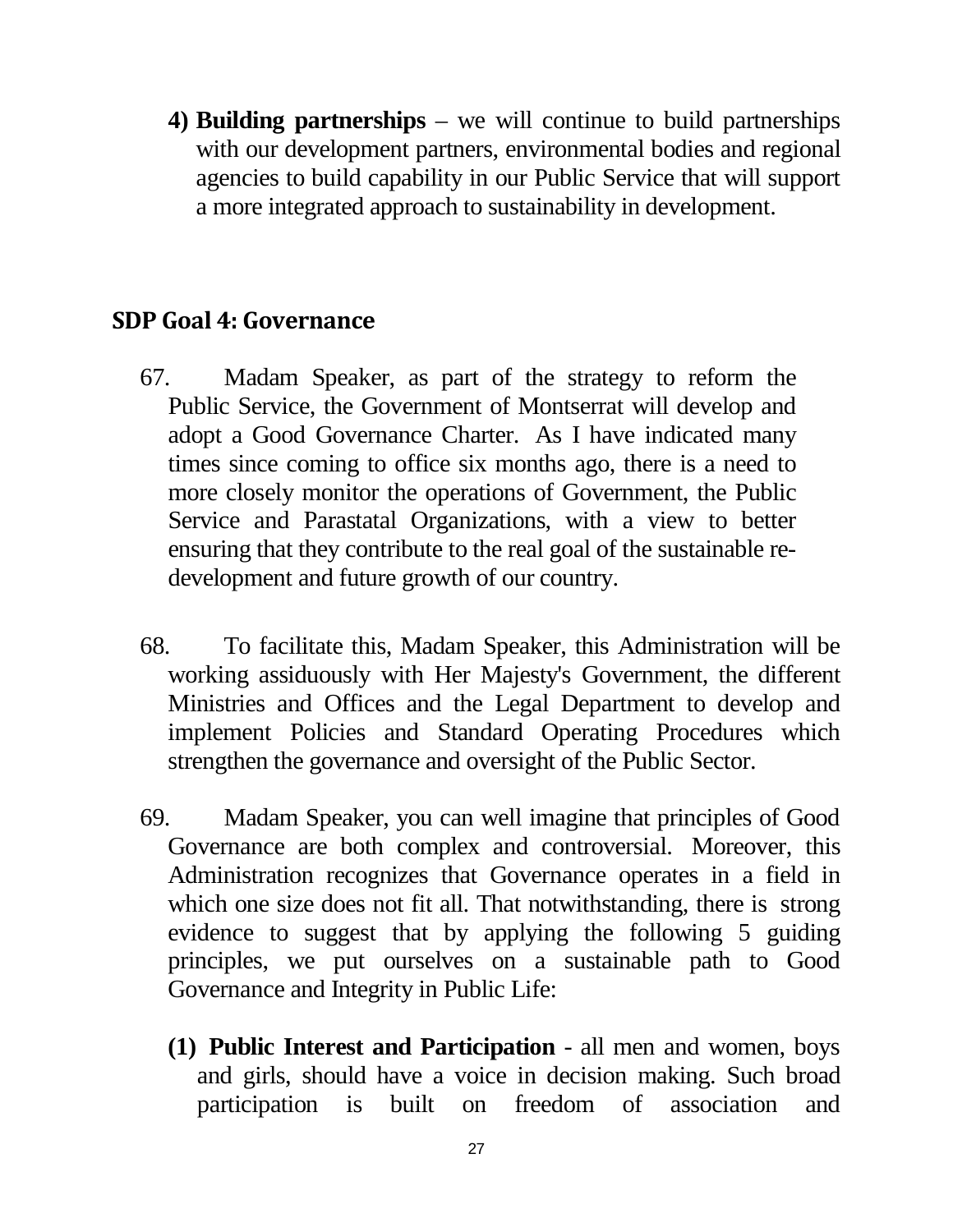speech. Madam Speaker, this Administration promises to provide opportunities for the public to participate and their interests to be represented constructively.

- **(2)Strategic Vision and Direction** This Administration will continue to consult the people in the development of National Plans that is due to be revised in 2018. We also commit to presenting transparent and coherent policy objectives and strategies for the leadership and direction of the country.
- **(3)Performance Management** Madam Speaker, Government will commit to reporting on performance across government and as such is currently developing a monitoring and performance framework. Additionally, through the Statistics Department, Financial Services Commission, Registrar of Companies and the Office of the Auditor General, provide the public with data and information concerning the Government's performance.
- **(4)Accountability and Transparency -** Madam Speaker, I do not mince my words when I say that decision makers in government, the private sector and civil society organizations are accountable to the people. As a new Government, we are committing, through our Charter of Good Governance – soon to be presented for consultation, to deliver just, sound, legitimate and accountable democratic government.
- **(5)Fairness and the Rule of Law** Madam Speaker, this government will continue to promote a society where people have equal access and opportunities to improve their livelihoods and maintain their well-being through a sound constitutional framework and the protection of judicial independence. We are also committed to working with HMG to secure our borders and keep Montserrat free from crime.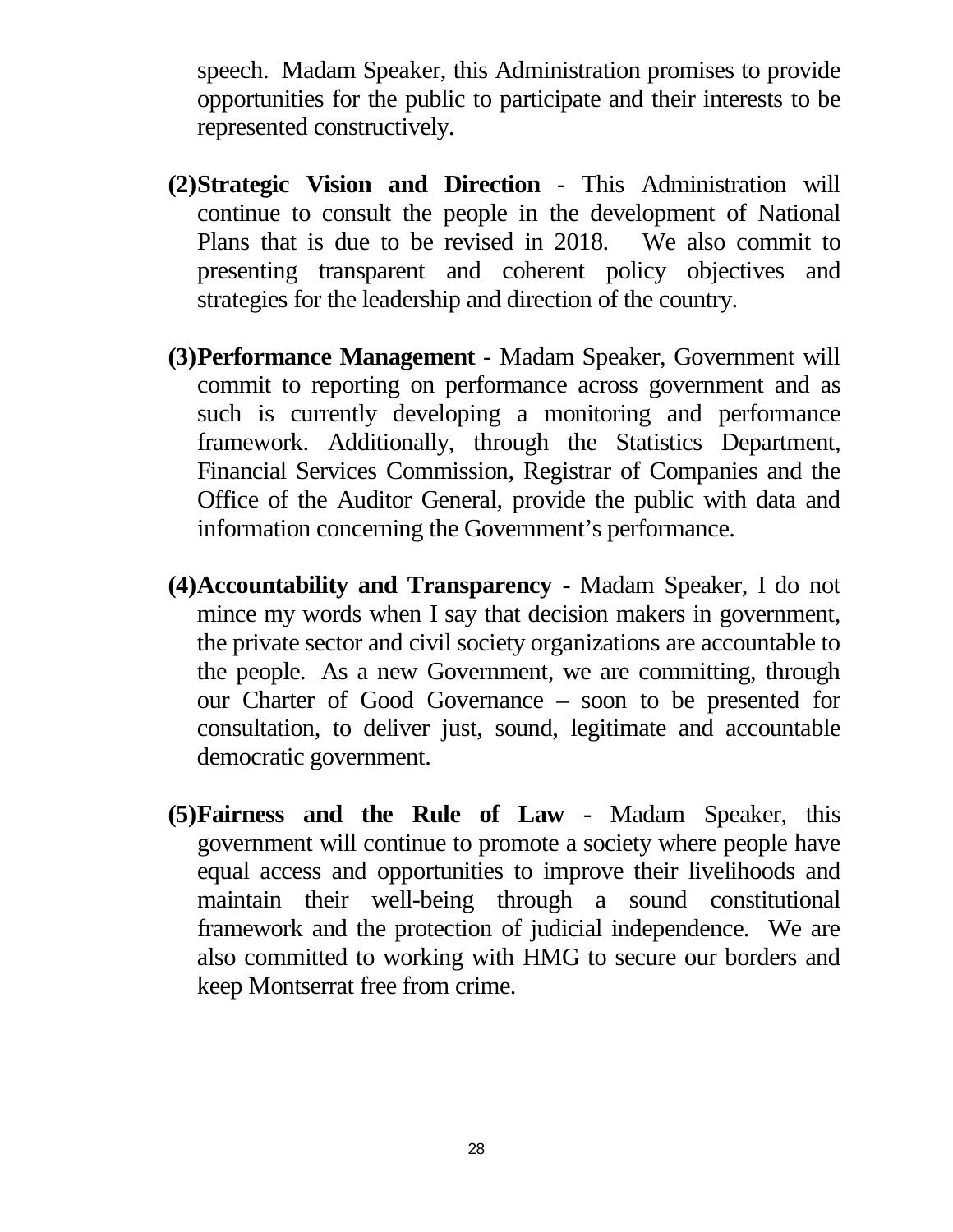### <span id="page-28-0"></span>**SDP Goal 5: Population**

- 70. Madam Speaker, we are all well aware that through the volcanic eruption and subsequent mismanagement of the ensuing evacuation, Montserrat lost two-thirds of its population by 1998. Almost 20 years on, our population is approximately 5000 people. Madam Speaker, it is time to refocus our efforts on restoring our communities - not simply on growing the population to sustainable numbers. Government will do this by creating an enabling environment to support the repatriation of the Montserratian diaspora, and, to welcome non-nationals with an appreciation of our history, a commitment to our vision and who share our values.
- 71. Madam Speaker, to this end we have commenced work on the development of a targeted diaspora engagement policy and framework. This incorporates previous work done in this area, namely the Handbook and Guide for Returning nationals and nationals in the Diaspora, and, the recommendations outlined in the 2012 "DMA Investment Survey: Montserratian Diaspora".
- 72. Madam Speaker, the Government will implement a number of other initiatives aimed at restoring our communities including:
	- Strengthening the Montserrat U.K. Office to focus on investment, tourism and employment creation.
	- Attracting persons from other jurisdictions with the skills and qualifications that Montserrat needs to rebuild, including teachers.
	- Leveraging our educational transformation to deliver a level of success that makes schooling children here in Montserrat a deciding factor for parents continued residency.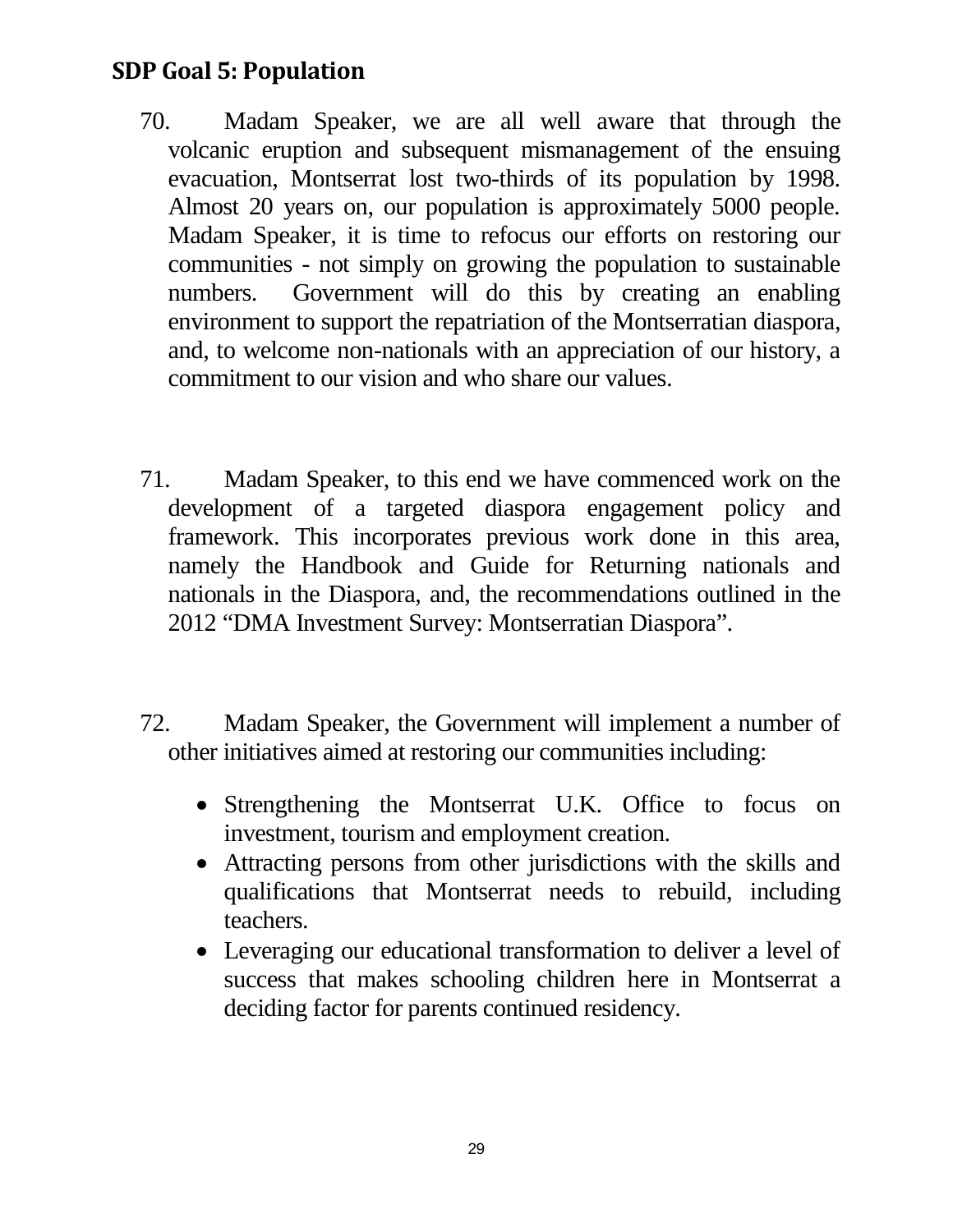#### <span id="page-29-0"></span>**Overall budget recurrent and capital**

- 73. Madam Speaker the total budget allocation for the fiscal year 2015/16 is \$170.8 million. This Appropriation Bill excludes new DFID funded capital projects since negotiations are still ongoing. Madam Speaker, once the process is concluded we will return to this Honourable House to have these approved through a Supplementary Appropriation Bill.
- 74. The estimated revenue from local sources, Madam Speaker, is \$47.7 million. Tax revenues are expected to account for approximately 81 percent of revenue generated locally. Fees, fines, permits, rents, interests and licenses will be expected to generate 14 percent of the total revenue.
- 75. Grants for funding the recurrent budget are \$79.7 million for a total recurrent expenditure of \$127.4 million. This represents a 5.2 percent increase from 2014-15. Madam Speaker, this government is determined to see strong growth in private sector contribution to GDP while decreasing the footprint of government. We will be working in partnership with Her Majesty's Government and DFID to ensure that we can fully implement their policy of "spending now to save later".
- 76. Madam Speaker, 74 percent of the recurrent budget is fixed, including 10 percent for pensions and related retirement costs, while 36 percent is used for direct staff costs. We raised less than 40 percent of the total recurrent revenue. In fact, Madam Speaker, staff costs amount to 123 percent of the locally generated revenues. This is a situation which we must reverse through the creation of a vibrant private sector lead economy. The remaining 26 percent or \$33 million of the budget is what is available to fund services. This includes the cost of welfare payments to include overseas medical referrals, school supplies, hospital supplies, maintenance of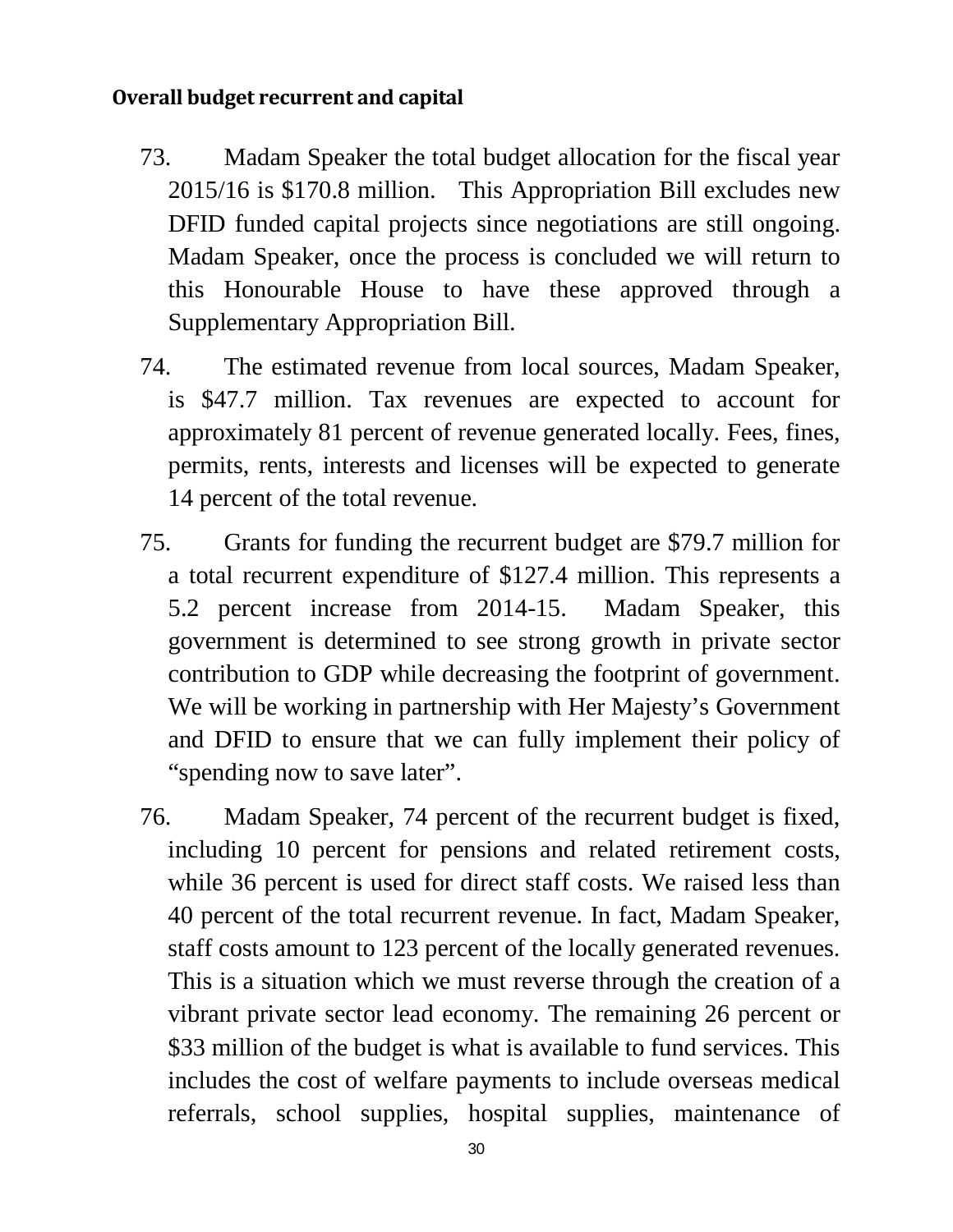government plant and equipment, roads, operation of vehicles, purchase of equipment – basic operational and overhead costs.

77. Madam Speaker, some of the major new spend items incorporated into this budget include:-

| <b>Reinstatement of Increments</b>                     | 488,400 |
|--------------------------------------------------------|---------|
| Maintenance of GOM Housing Stock                       | 120,000 |
| Agriculture Food Strategy and other Activities         | 60,000  |
| Marketing and Education for Agriculture                | 20,000  |
| <b>Repairs to Vulnerable</b>                           | 100,000 |
| Social Protection (Work Incentives, Foster Care, etc.) | 421,800 |
| <b>Labour Market Survey</b>                            | 185,000 |
| <b>Maintenance of Schools</b>                          | 340,500 |
| <b>Additional Scholarships</b>                         | 200,000 |
|                                                        |         |

- 78. Madam Speaker, the 2015/16 capital programme continues to focus on the rebuilding of Montserrat's economy after the devastating volcanic destruction in 1995. Strategic interventions will support economic growth and the needs of the growing population. This Government, Madam Speaker, plans to implement a number of critical infrastructure projects which will stimulate some much needed private and public sector activity for long term sustainability with a budget of \$43.4 million in the Development Fund. Madam Speaker, some of the key projects included in the overall allocation are:
	- o Port Development \$1.5m
	- o Housing Programme \$5m
	- o MUL Genset-\$10m
	- o Geothermal Exploration-\$4.1m
	- o Energy-\$3m
	- o Government Accommodation \$2.2m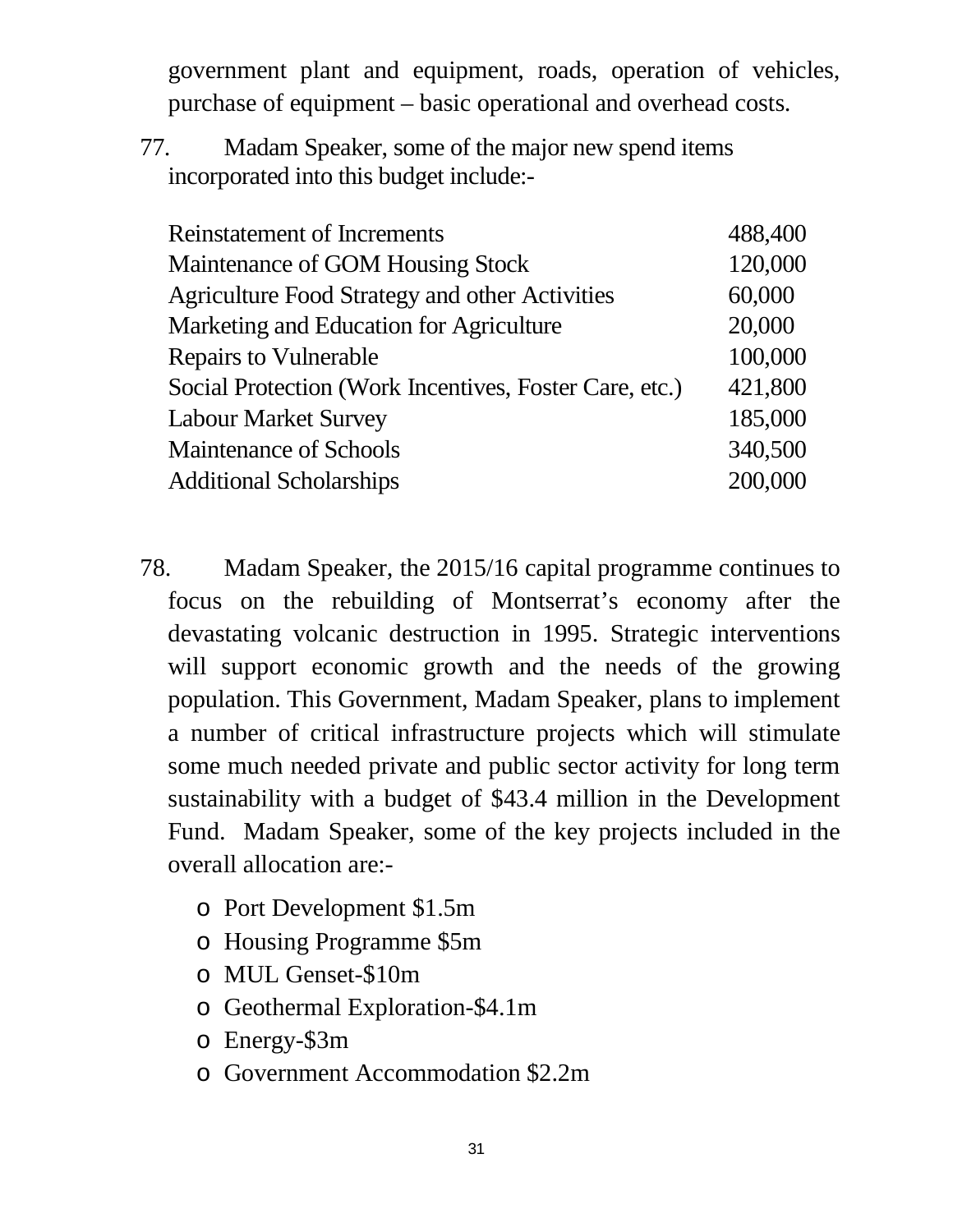#### <span id="page-31-0"></span>*Port Development*

79. Madam Speaker, the Government is considering a number of options to enable the efficient and safe handling of goods and items of trade. This Administration will propose a design which enhances the area available for a marina, thereby improving the business case for the town-centre. This will also provide simultaneous berthing for a cruise ship or cargo vessel, the ferry and a Ro-Ro vessel. It will also cater for the Police Launch.

#### <span id="page-31-1"></span>*Government Accommodation Project*

80. Madam Speaker, Phase I of the Government accommodation project provides critical Government accommodation for the replacement of offices and other facilities. This project will eliminate health and safety issues associated with the current stock of government buildings. Two buildings have been completed and are now providing a working environment that is conducive to the delivery of high quality government services. The final two buildings are near completion and are expected to be handed over to the client ministry by the end of this calendar year. The programme is funded in the sum of EC\$50m.

#### <span id="page-31-2"></span>*Housing Programme*

81. Madam Speaker, as articulated earlier we are cognizant of the fact that housing is still a major issue. Montserratians between the ages of 25 -45 years are leaving the island because of the unavailability of affordable housing solutions. A number of housing programmes will be introduced this fiscal year that are necessary to retain persons within the productive age range on Montserrat.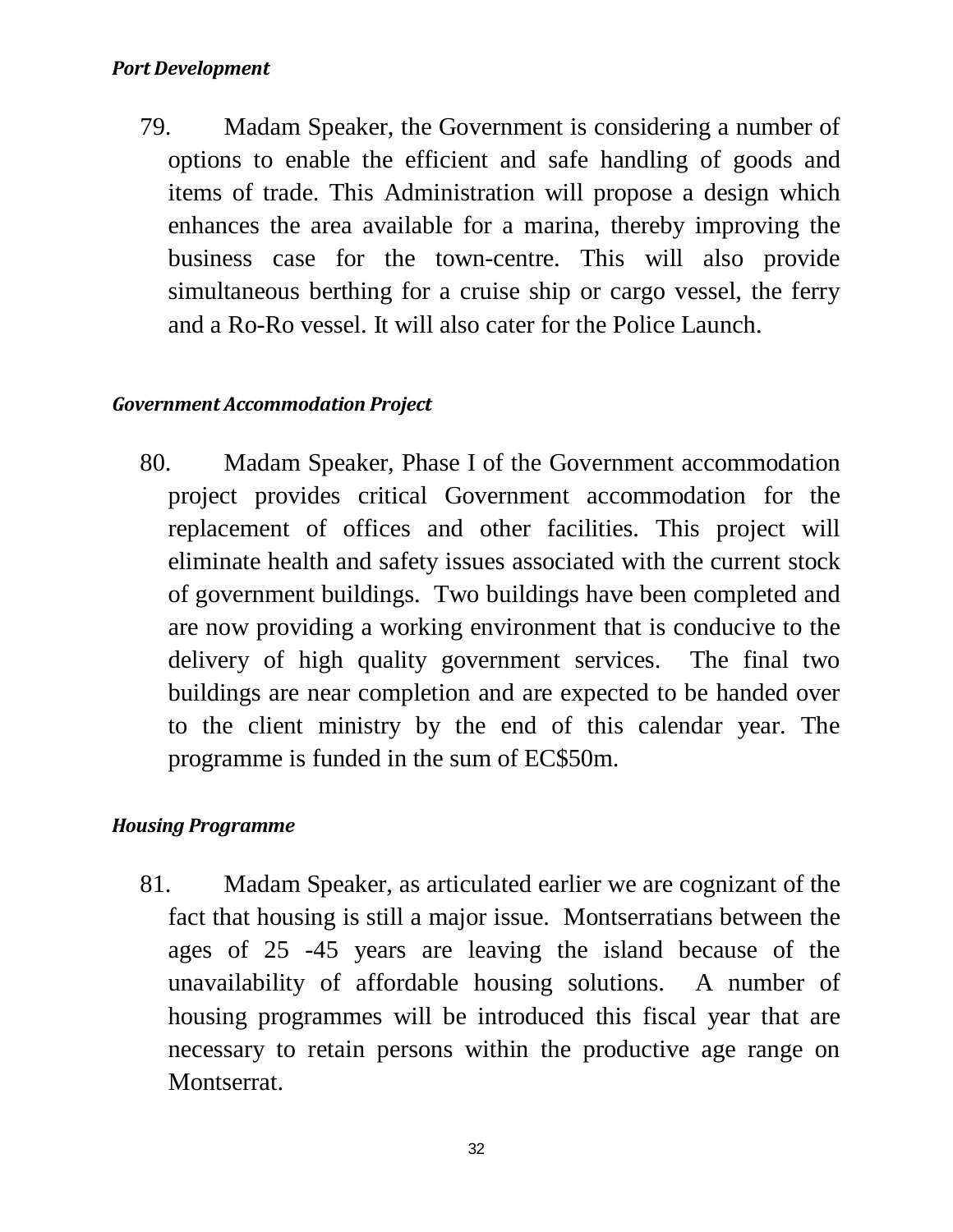82. In addition, support will be provided to land owners who would be unable to construct their dwelling house without financial assistance, or to access a mortgage from the local financial institutions

#### <span id="page-32-0"></span>*Energy*

- 83. Madam Speaker, the Government holds the development of energy as a high priority in our ambitions for economic growth and development. We are exploring both geothermal and solar energy opportunities available to generate electric power and reduce the extremely high current costs of diesel electricity generation on Montserrat.
- 84. Madam Speaker, the long term testing phase for the geothermal project has been completed and the contractor submitted the final report on the  $15<sup>th</sup>$  October 2014. The report indicated that two wells have been completed successfully. Each well has the capacity to generate approximately 2MW. The sustainability of these wells equates to a minimum of twenty (20) years. The report also recommends the drilling of a third well which was approved by DFID approved the drilling of the third well and drilling is expected to commence this calendar year.
- 85. In addition, a Power Station project is being implemented that will provide an adequate power station to meet current and future demand for power. The main components of the project are the procurement of a generator set and the construction of facilities to house the generators and other equipment.
- 86. Madam Speaker, in addition to the projects mentioned previously, a number of major capital projects have been proposed to DFID and are likely to be implemented at various intervals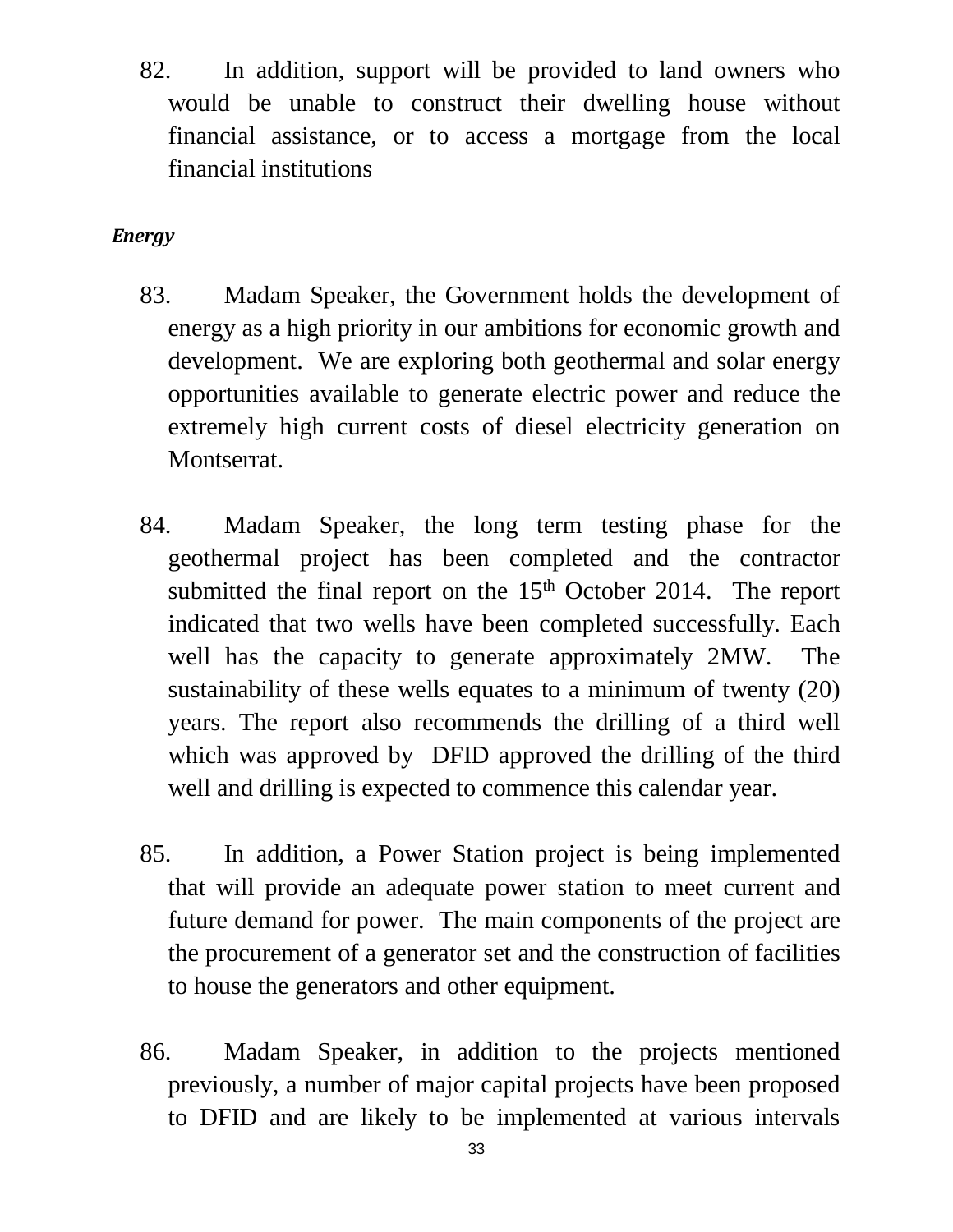during this fiscal year. These include but are not limited to the following:

- Liquid and Solid Waste project
- Ferry
- Fibre Optic
- Hospital Development Infrastructure
- A quarry to support the AO1 Roads project
- B Roads project
- Backlog Maintenance
- 87. Madam Speaker, we are mindful of the financial constraint that we face; therefore, we will target key sectors such as energy, construction and tourism that will provide greater return on our investment. My government is thankful for the support that we have received from our development partners. Madam Speaker, we intend to capitalize on the funds provided by our development partners; DFID, EU, and others to ensure that we achieve value for money and maximum benefits to stakeholders. The capital budget for this fiscal year comprises of roughly 60 percent DFID funding and 35 percent EU funds.

#### <span id="page-33-0"></span>*Allocation by Ministries and Programmes*

- 88. The Recurrent Budget reflects a number of policies and programmes aimed at moving government towards fiscal sustainability. The recurrent budget is used to facilitate salaries, wages, and operational expenses of the Ministries and Departments across government.
- 89. The Office of the Deputy Governor will receive an allocation of \$31.7 million or 24.9 percent of the recurrent budget. This includes provision for the Disaster Management Coordination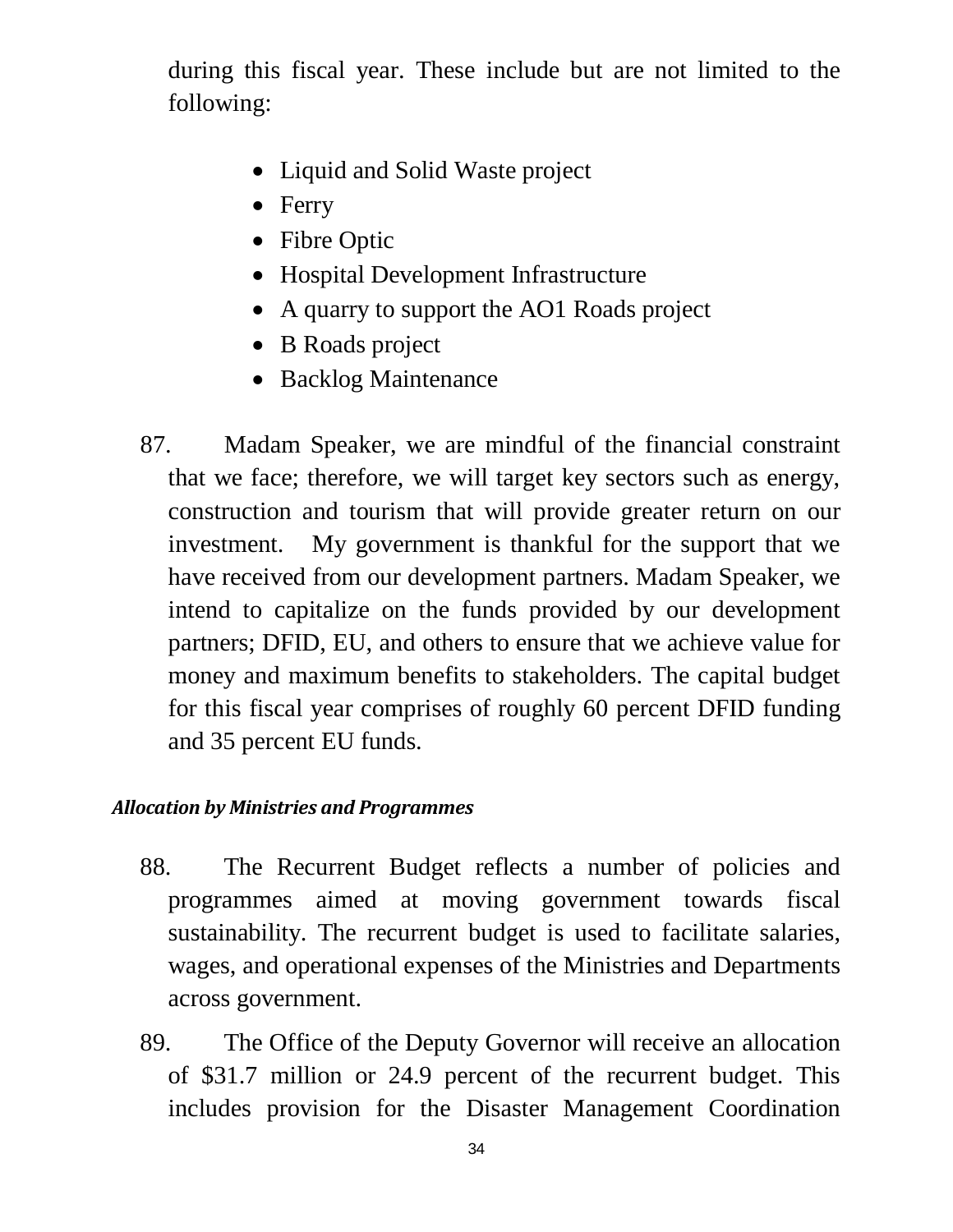Agency and the MVO – \$ 6.4 million (5percent) and provision for Pensions of \$13.4 million (10 percent) and gratuities for contract workers.

- o The Ministry of Health and Social Services' allocation is \$21 million (16.5 percent)
- o The Ministry of Education, Youth Affairs and Sport \$10 million (7.8 percent)
- o The Ministry of Communication, Works & Labour \$20.7 million (16.3 percent)
- o The Ministry of Agriculture, Trade, Lands, Housing and the Environment is allocated \$6 million (4.7 percent)
- o The Police and Fire Services will receive \$6 million (4.8 percent)
- 90. The other agencies of government will receive \$32 million (25.1 percent) among them. These include the Ministry of Finance and Economic Management along with those responsible for the Executive, Legislative and Judicial services of the government. For ease of reference, the full set of allocations is detailed in the Estimates of Revenue and Expenditure tabled in this Honourable House.
- 91. The public budget forecast remains positive with expenditure on projects such as the Hospital Redevelopment, Little Bay and Port development together with targeted investments in tourism, exploitation of geothermal energy, road infrastructure, government accommodation and housing projects. Several of these major infrastructure works will extend over the next two to three years.

#### <span id="page-34-0"></span>*Allocation by Functional Classification*

92. We have improved our budget reporting capabilities significantly and as a result the budget has been classified according to the ten Functions of Government developed by the Organisation for Economic Co-operation and Development. The budget resources are allocated as follows: General Public services 28.1 percent; Defence 6.5 percent; Public Order and Safety 6.9percent; Economic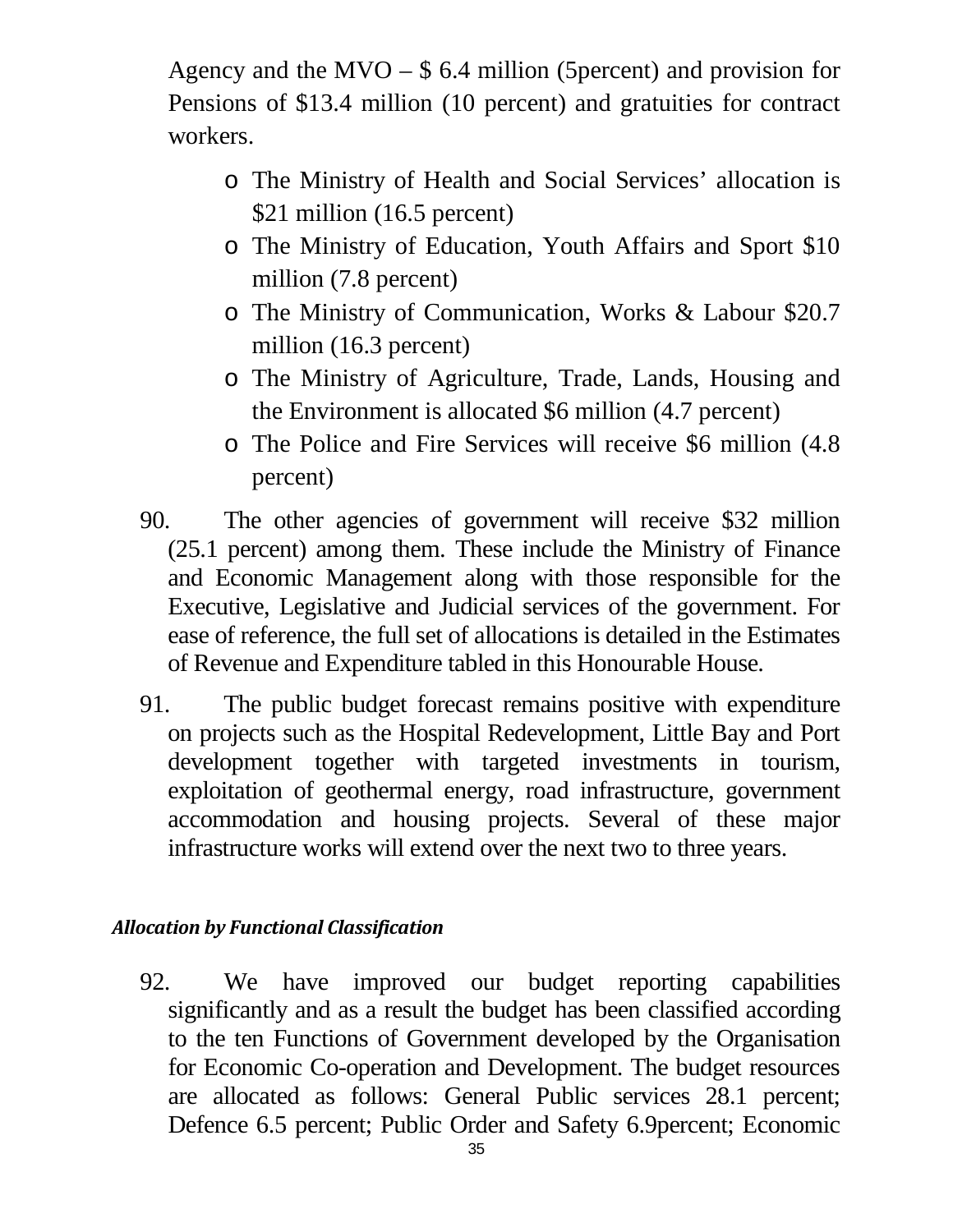Affairs 32.1 percent; Environmental Protection 0.7 percent; Housing and Community Amenities 0.5 percent; Health 12.3 percent; Recreation, Culture, and Religion 2 percent; Education 6.7 percent; Social Protection 4.1 percent.

## <span id="page-35-0"></span>**Public Debt**

- 93. Government of Montserrat's total debt obligation stands at just over \$6.2 million. The bulk of this debt is public guaranteed debt on behalf of the Montserrat Port Authority. The debt levels will be increased when the implementation of the MUL Power project is completed.
- 94. Even though Montserrat may be incurring additional debt, our debt to GDP ratio will continue to be less than 10 percent. This is well below the fiscal benchmark of 60 percent set by the Eastern Caribbean Central Bank and by other international institutions. We want to keep it that way and therefore on the occasions when government deems it necessary to borrow, it will be done within an overall strategy with clear goals, outcomes and repayment plan.

### <span id="page-35-1"></span>**Budget Summary**

95. Government of Montserrat in partnership with DFID intends to move the budgetary process to a three year medium term framework. That way, we take a somewhat longer view than working from one year to the next. The summary of the 2015 budget is :-

**2015 - 16** (rounded, in EC\$ millions):

| Total: \$170.79  | <b>EXPENDITURE:</b> Recurrent: \$127.37           | Capital: \$43.42 |
|------------------|---------------------------------------------------|------------------|
| <b>REVENUES:</b> | Local: \$47.69<br>Aid: \$79.68<br>Total: \$127.37 |                  |

Total: \$ 125.69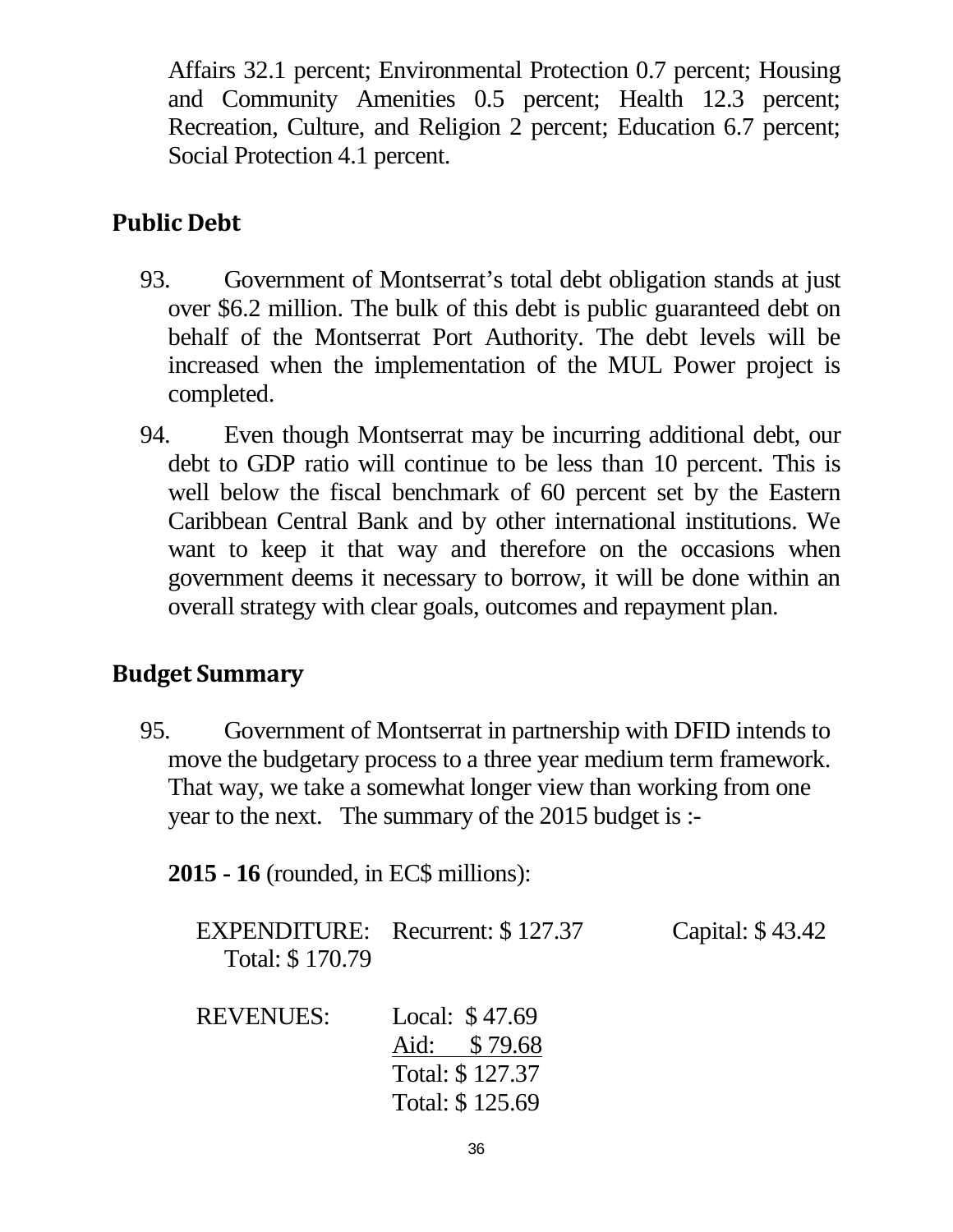And, for a baseline, the budgets for 2013 - 14 and 2014 – 15 are:

**2013 – 14** (actual, rounded, in EC\$ millions):

EXPENDITURE: Recurrent: \$114.55 Capital: \$68.29

REVENUES: Local: \$ 43.58 Aid: \$ 71.92 Total: \$ 115.52

**TOTAL: \$ 182.84**

96. **2014 – 15** (revised, rounded, in EC\$ millions):

EXPENDITURE: Recurrent: \$122.53 Capital: \$75.73 REVENUES: Local: \$ 44.65 Aid: \$ 76.46 Total: \$ 121.12

#### **TOTAL: \$ 198.26**

- 97. The recurrent budget has grown slightly, though that has to be seen in light of inflation that (as a rough estimate) may run between 3 – 5percent per year.
- 98. As a new government, we have already put on the table the principle that our future budgets need to be more realistic relative to identified or credible needs and to the long term commitment to lay the basis for a self-sustaining economy. We will therefore make reference to the St Helena yardstick, as DFID has in effect advised us to use.
- 99. It is our intent, therefore to put forward the compelling business cases that will help to do that. However, it is also clear that we as a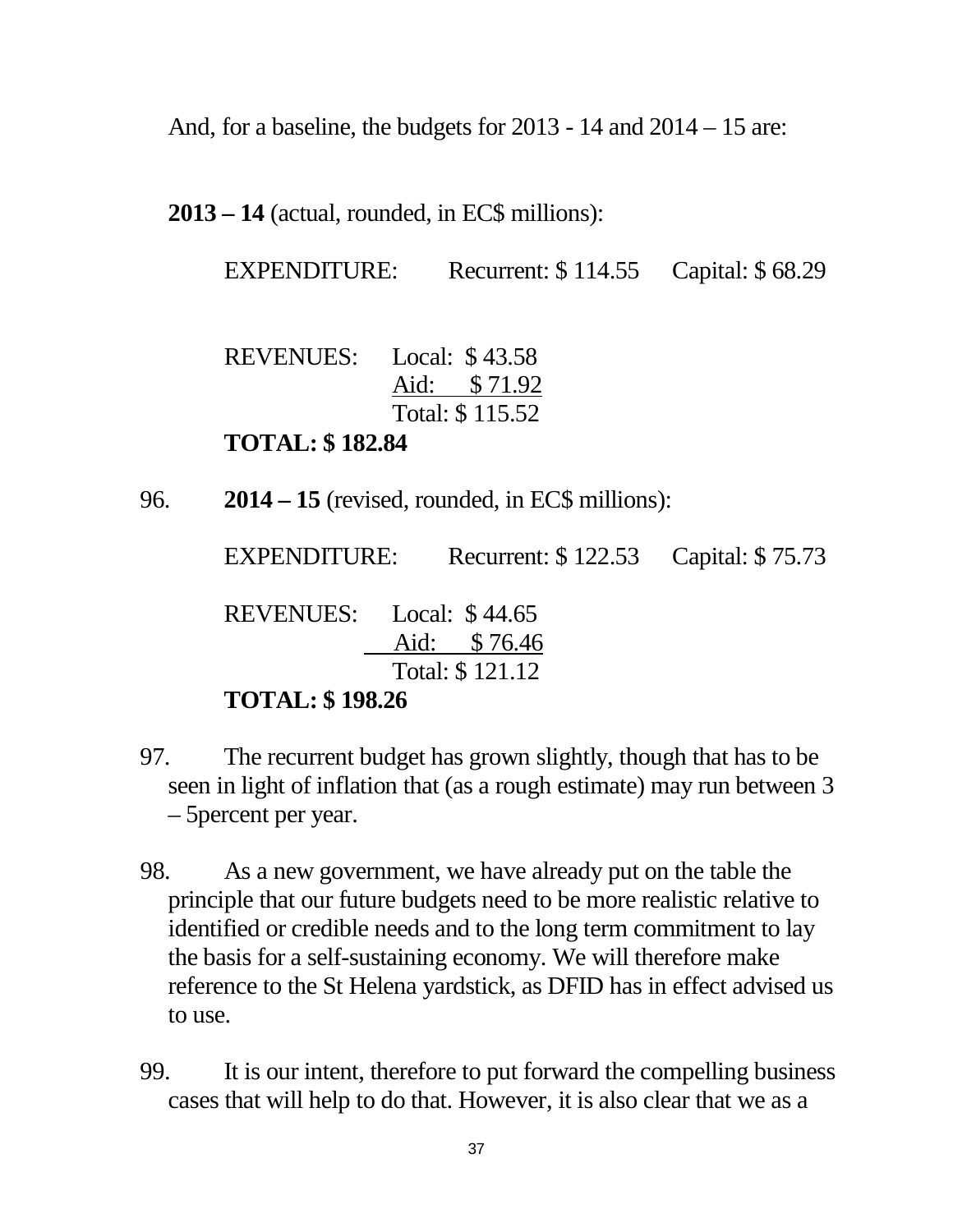nation must stand together as one, to make our case and build our future. And those of us in our diaspora will have a particularly important role as a lobby for Montserrat.

### <span id="page-37-0"></span>**ACKNOWLEDGEMENTS**

- 100. Madam Speaker, before I conclude, I would first like to acknowledge the efforts of not only my Ministerial Colleagues and the Ministry of Finance but of all Ministries, Departments and Offices across our Public Service, as well as Her Majesty's Government – in particular DFID and the Foreign and Commonwealth Office – in providing budgetary and technical support in taking forward our programmes.
- 101. Madam Speaker, we also recognise the continued budgetary support received from the European Union; and we further acknowledge the efforts of the Commission to facilitate our needs and capacity issues. We look forward to working with the Delegation in progressing the much needed support.
- 102. Madam Speaker, we also want to express our appreciation for the support of our regional organisations in providing a sense of stability and enabling greater policy coordination. In this regard, we thank the CARICOM and OECS Secretariats and the OECS Authority for their continued support. We applaud the continued work and support of CDB and CARTAC in the provision of technical and policy support. We want to commend the work of the Eastern Caribbean Central Bank through its Governor and staff in maintaining financial stability and fiscal policy support to the OECS region.

## <span id="page-37-1"></span>**CONCLUSION**

103. Madam Speaker, we face a great challenge, and it will require courage, diligence, and a determined effort on the part of us all. Our predecessors, past and present public servants, our private sector and our National Heroes have paved the way